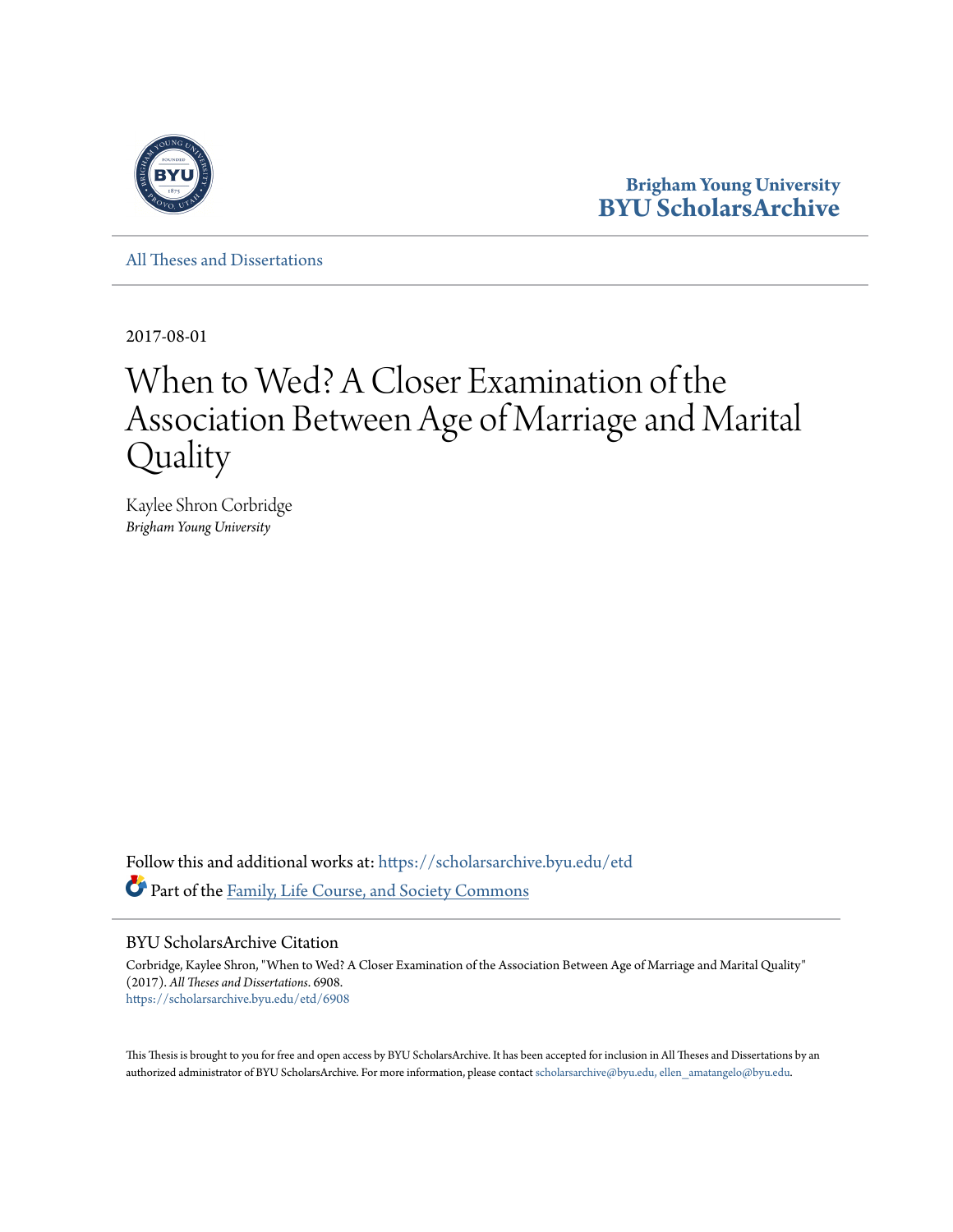When to Wed? A Closer Examination of the Association Between

Age of Marriage and Marital Quality

Kaylee Shron Corbridge

A thesis submitted to the faculty of Brigham Young University in partial fulfillment of the requirements for the degree of

Master of Science

Jason S. Carroll, Chair Dean M. Busby Brian J. Willoughby

School of Family Life

Brigham Young University

Copyright © 2017 Kaylee Shron Corbridge

All Rights Reserved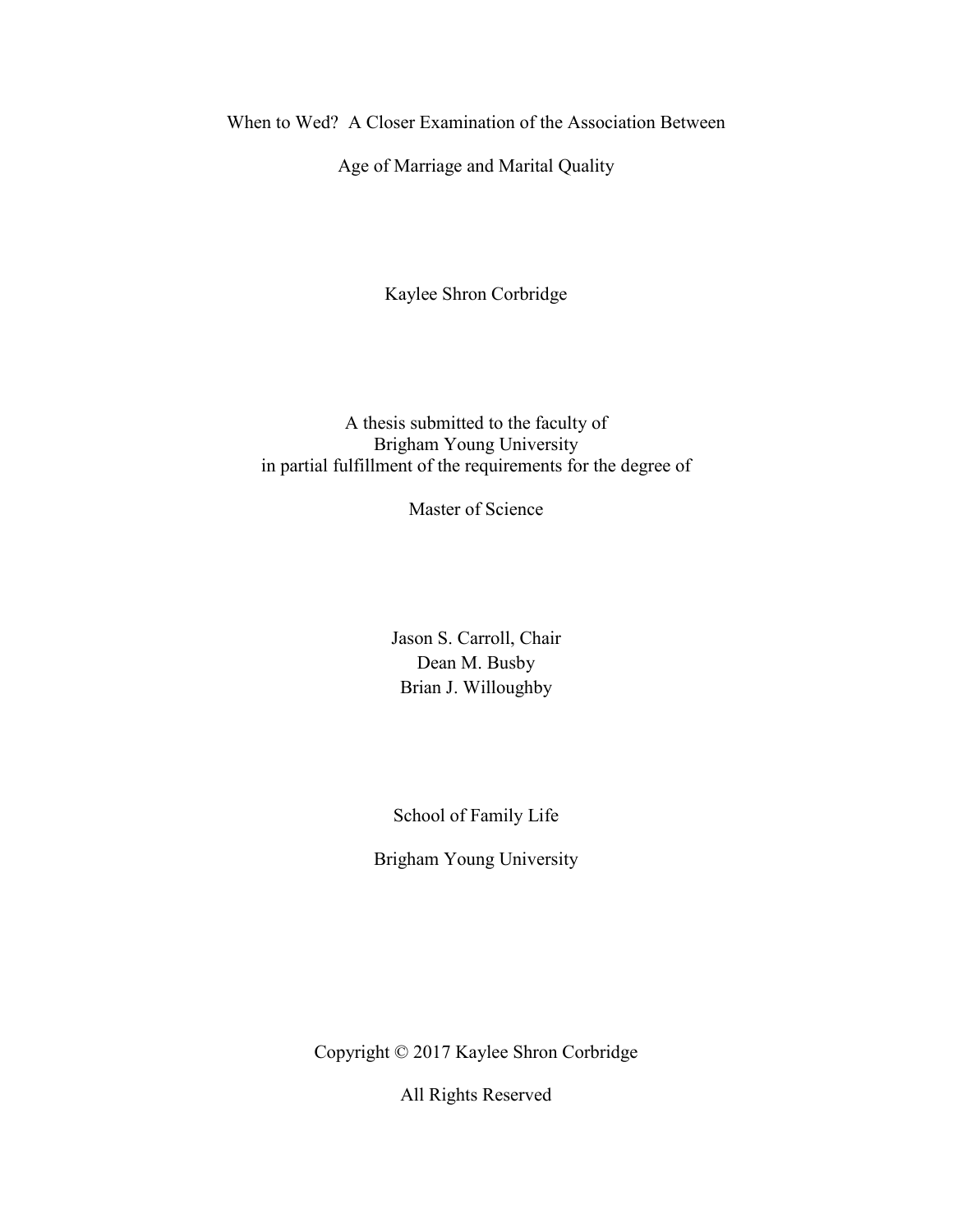## ABSTRACT

# <span id="page-2-0"></span>When to Wed? A Closer Examination of the Association Between Age of Marriage and Marital Quality

Kaylee Shron Corbridge School of Family Life, BYU Master of Science

With the rising age of marriage and previous research failing to address a more detailed look at more descriptive measures of satisfaction, the current study examined the association between age of first marriage and marital stability, satisfaction, sexual satisfaction and frequency, effective communication, conflict, and problem areas. Results from a sample of 470 participants who completed the RELATE Questionnaire indicated that across the board, those who married from ages 20-24 had better marital outcomes than those who delayed marriage until their thirties and beyond. These results fit a possible theory of explanation that when it comes to age of marriage, a "balanced is better" approach may be more beneficial to couples when it comes to successful marriages.

Keywords: age of marriage, marital stability, marital satisfaction, sexual satisfaction, effective communication, conflict, problem areas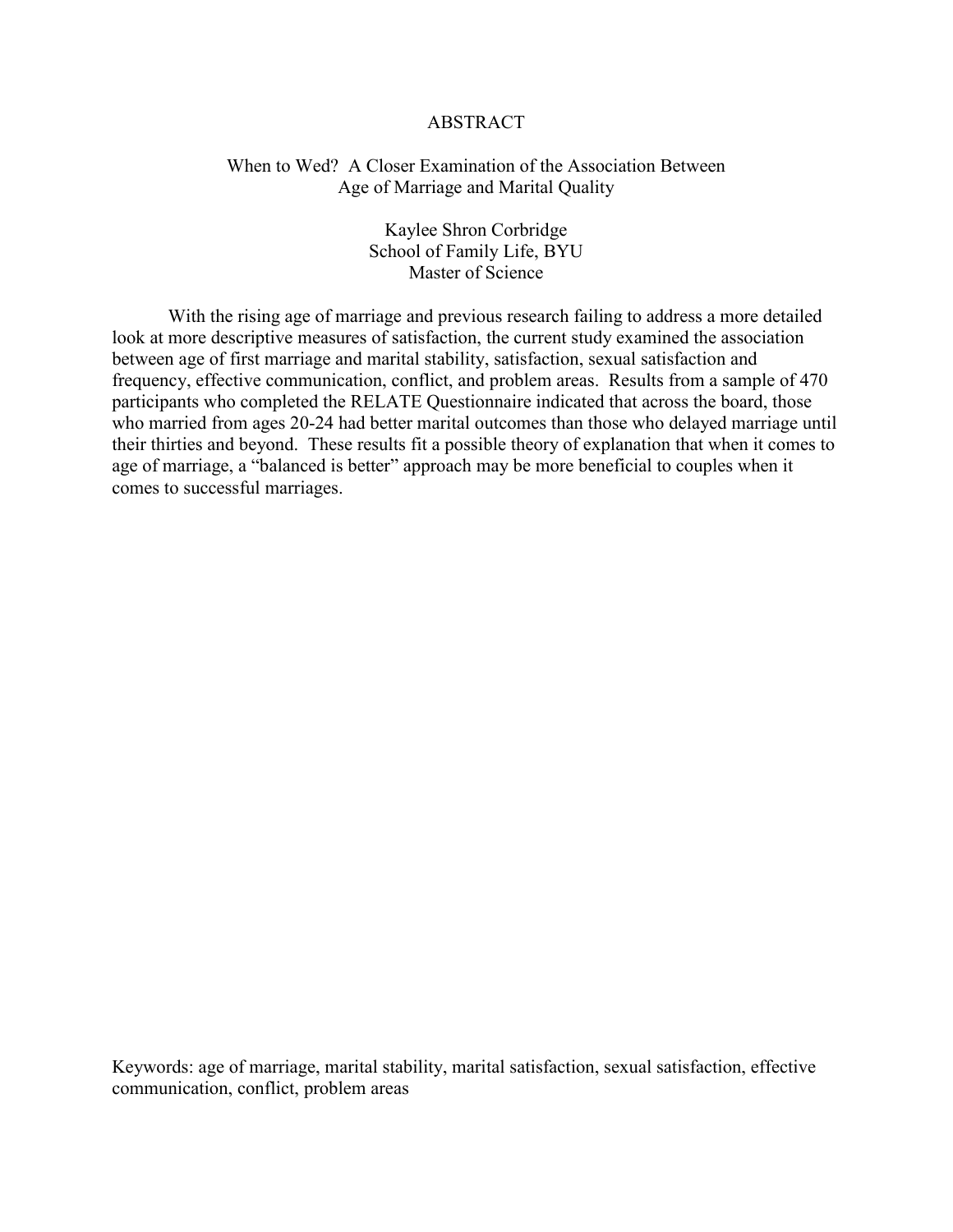# ACKNOWLEDGEMENTS

<span id="page-3-0"></span>I would like to first thank my long-suffering chair and mentor, Dr. Jason Carroll, for helping me to get to this point. No one else has inspired me more to keep pushing when the chips are down, and few others have shown as much patience and compassion, both scholastically and personally. Thank you for helping me to see the light at the end of the tunnel time and time again.

Thank you to my family who supported me through this journey. Without your encouragement, I would never have dreamed to go this far and do something for myself that I can truly be proud of.

Finally, thank you to my sweet husband, who supplied all the pizza, cupcakes, and soda a person crying over their work could ever need, and all the love and encouragement that same person could ever dream of receiving. You have always been my rock, and I thank you from the bottom of my heart. We made it.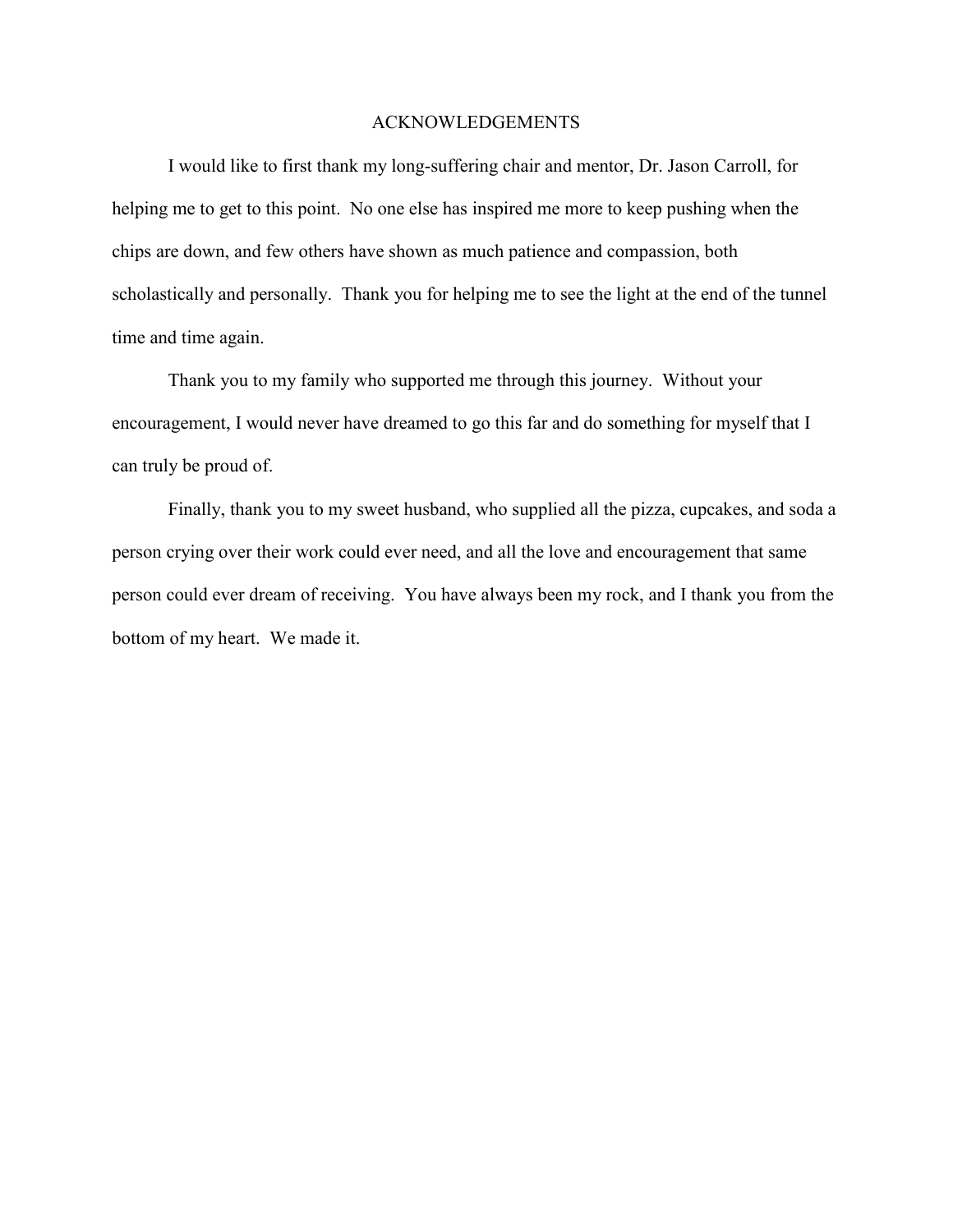# **TABLE OF CONTENTS**

| When to Wed? A Closer Examination of the Association Between Age of Marriage and Marital |  |
|------------------------------------------------------------------------------------------|--|
|                                                                                          |  |
|                                                                                          |  |
|                                                                                          |  |
|                                                                                          |  |
|                                                                                          |  |
|                                                                                          |  |
|                                                                                          |  |
|                                                                                          |  |
|                                                                                          |  |
|                                                                                          |  |
|                                                                                          |  |
|                                                                                          |  |
|                                                                                          |  |
|                                                                                          |  |
|                                                                                          |  |
|                                                                                          |  |
|                                                                                          |  |
|                                                                                          |  |
|                                                                                          |  |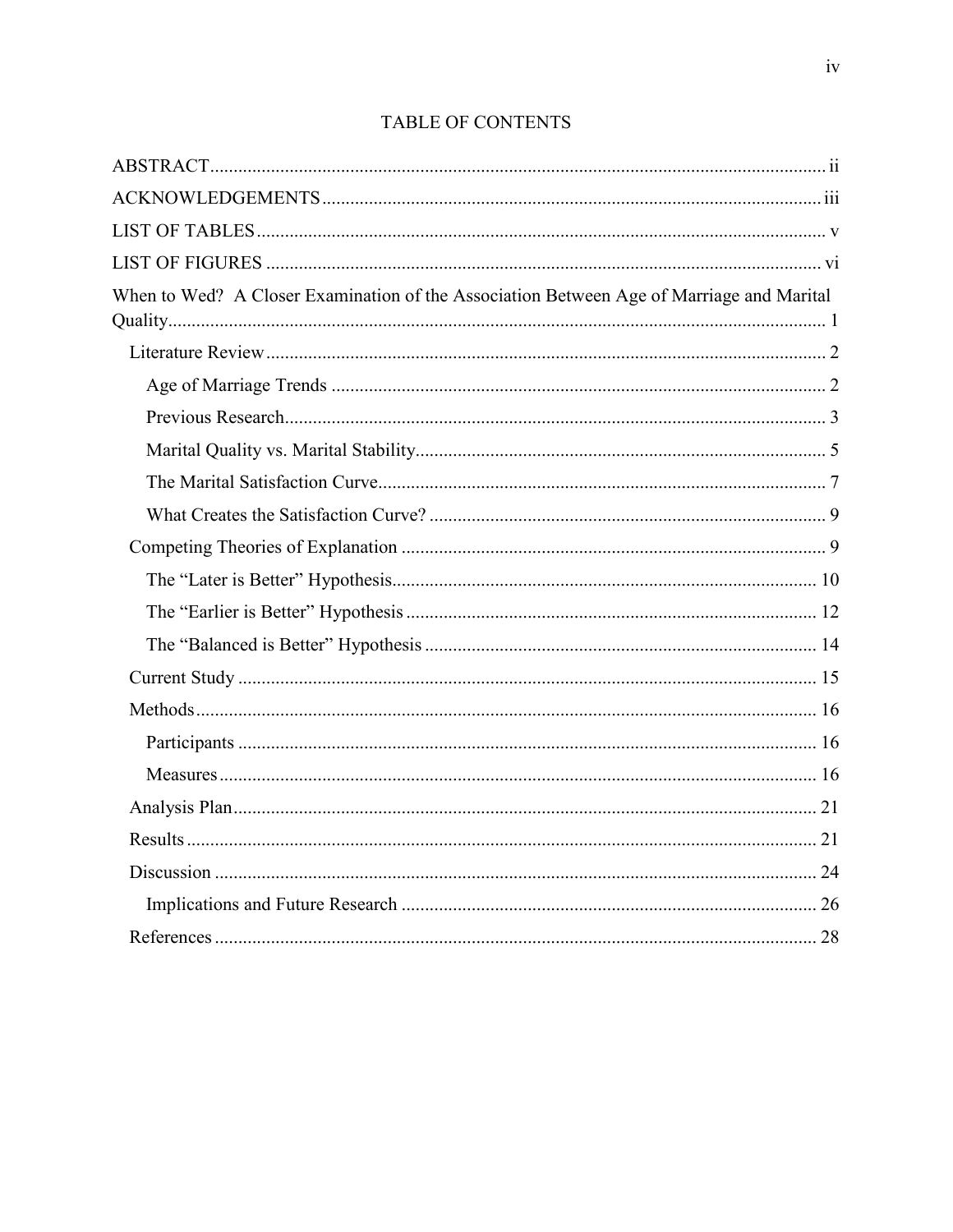# LIST OF TABLES

<span id="page-5-0"></span>

| Table 1: Estimated Means Comparison for Age of Marriage on Marital Stability and Marital Satisfaction |  |
|-------------------------------------------------------------------------------------------------------|--|
|                                                                                                       |  |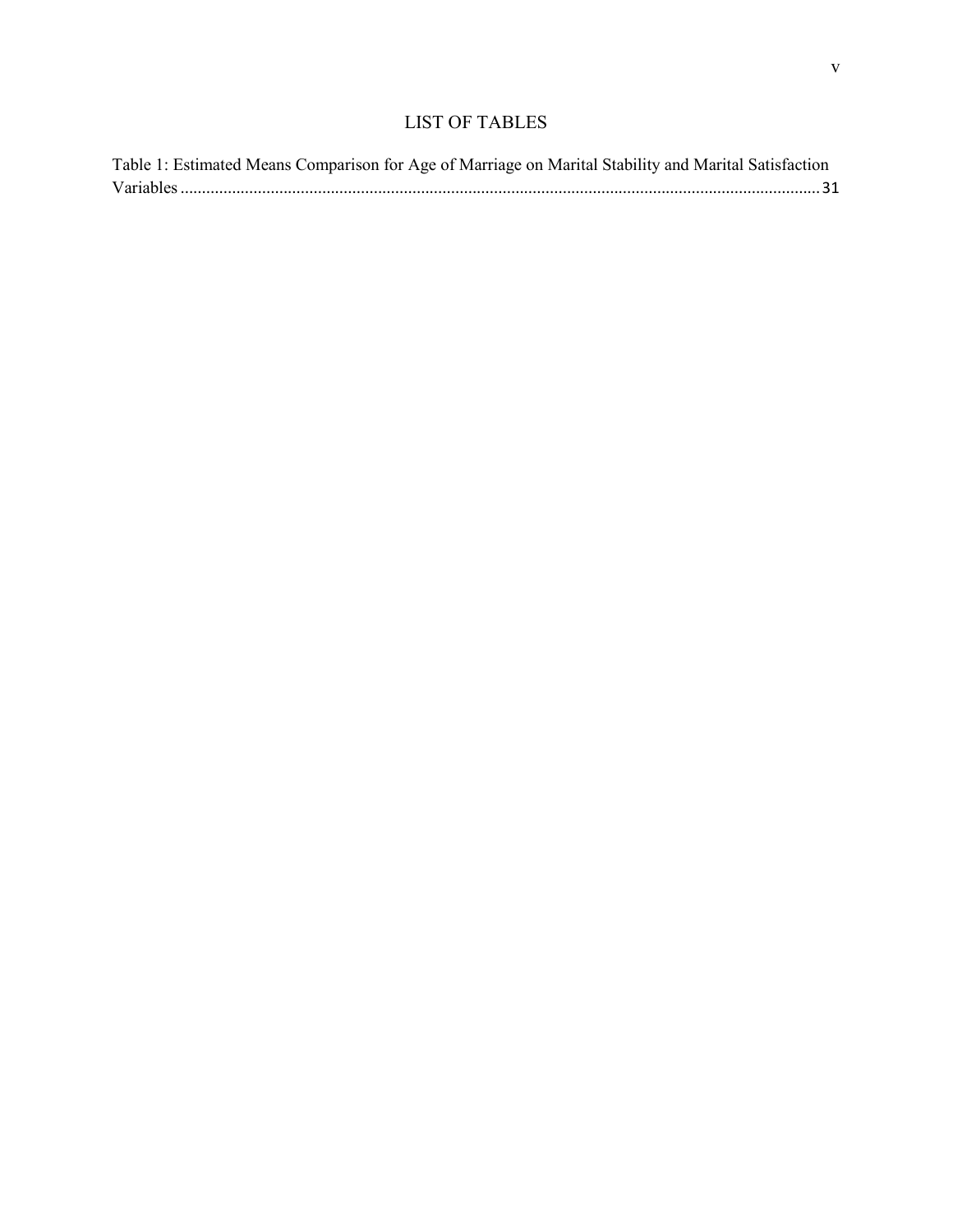# LIST OF FIGURES

<span id="page-6-0"></span>

|--|--|--|--|--|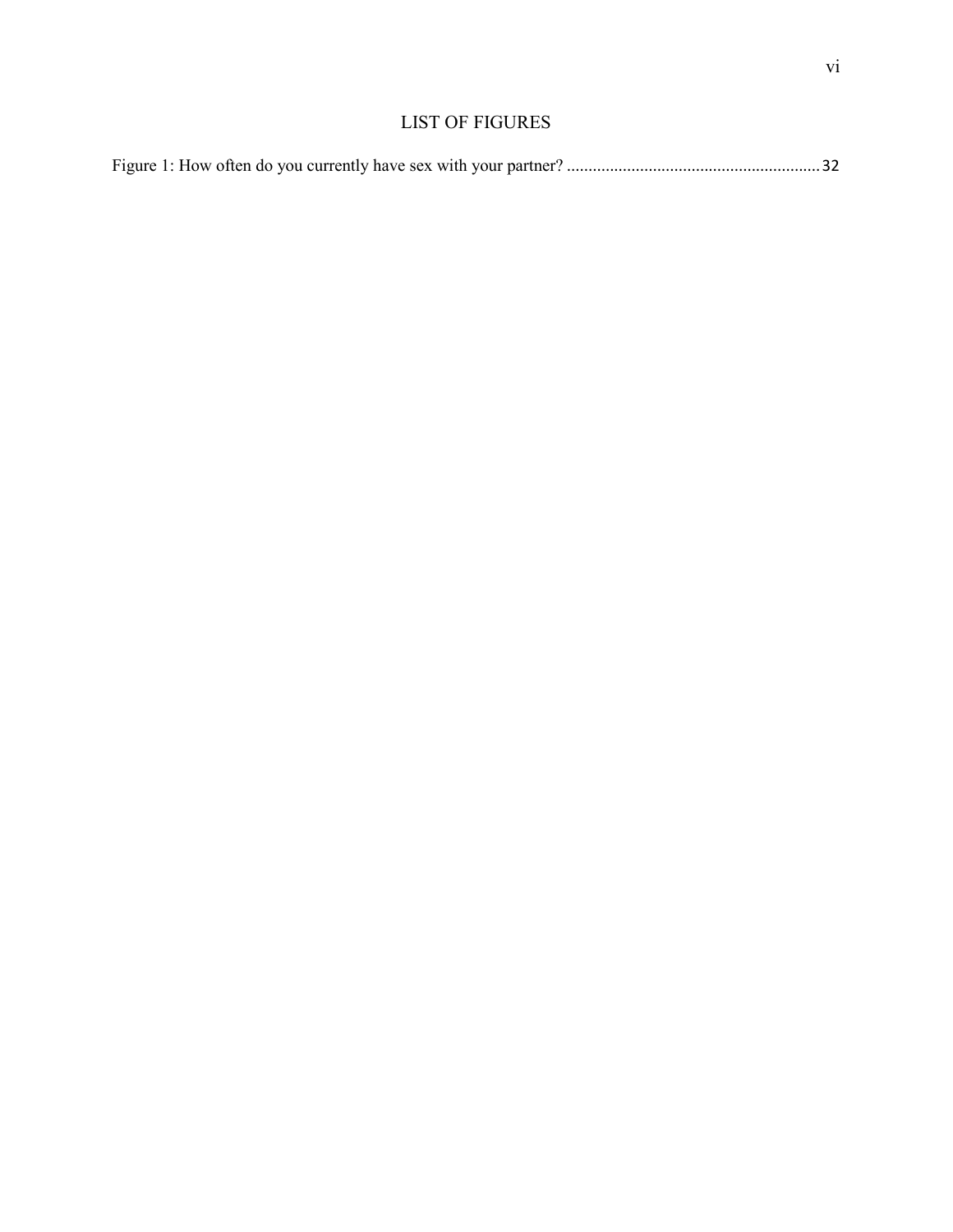When to Wed? A Closer Examination of the Association Between Age of Marriage and Marital Quality

<span id="page-7-0"></span>Until recently, research on the association between age at marriage and later marital success has focused primarily on two areas of study. First, researchers have concentrated on how *marriages started during adolescence* differ from older marriages. Over the past three decades studies have repeatedly shown that marriages where one or both of the spouses are teenagers at the time of the marriage are at a higher risk for relationship dissolution (Becker, Landes, & Michael, 1977; Bennett, Blanc, & Bloom, 1988; Lehrer, 2008; Menken, Trussell, Stempel, & Babkol, 1981; & Murphy, 1985). Second, researchers studying age of marriage have also focused on *marital survival or stability* as the only measure of marital success. For example, in his examination of factors contributing to increased marital stability in the United States, Heaton (2002) found that the rising age of marriage plays a significant role in accounting for decreased divorce, noting, the "rising age at marriage is the primary force behind lower dissolution and its impact supersedes the countervailing forces" (p. 404).

This consistent focus by researchers on teenage marriage and divorce outcomes has led to the commonly held assumption that delaying marriage leads to better marital outcomes. However, new research in recent years has called into the question the assumption that older is necessarily better when it comes to marriage success – particularly when it comes to the happiness and quality of marriage relationships. Studies done in recent years have started to combine measures of marital *satisfaction* with marital *stability* to assess how age of marriage is associated with overall marital quality. These studies have shown that later marriages started in the late 20s and 30s fare very well in terms stability, but do rather poorly in terms of satisfaction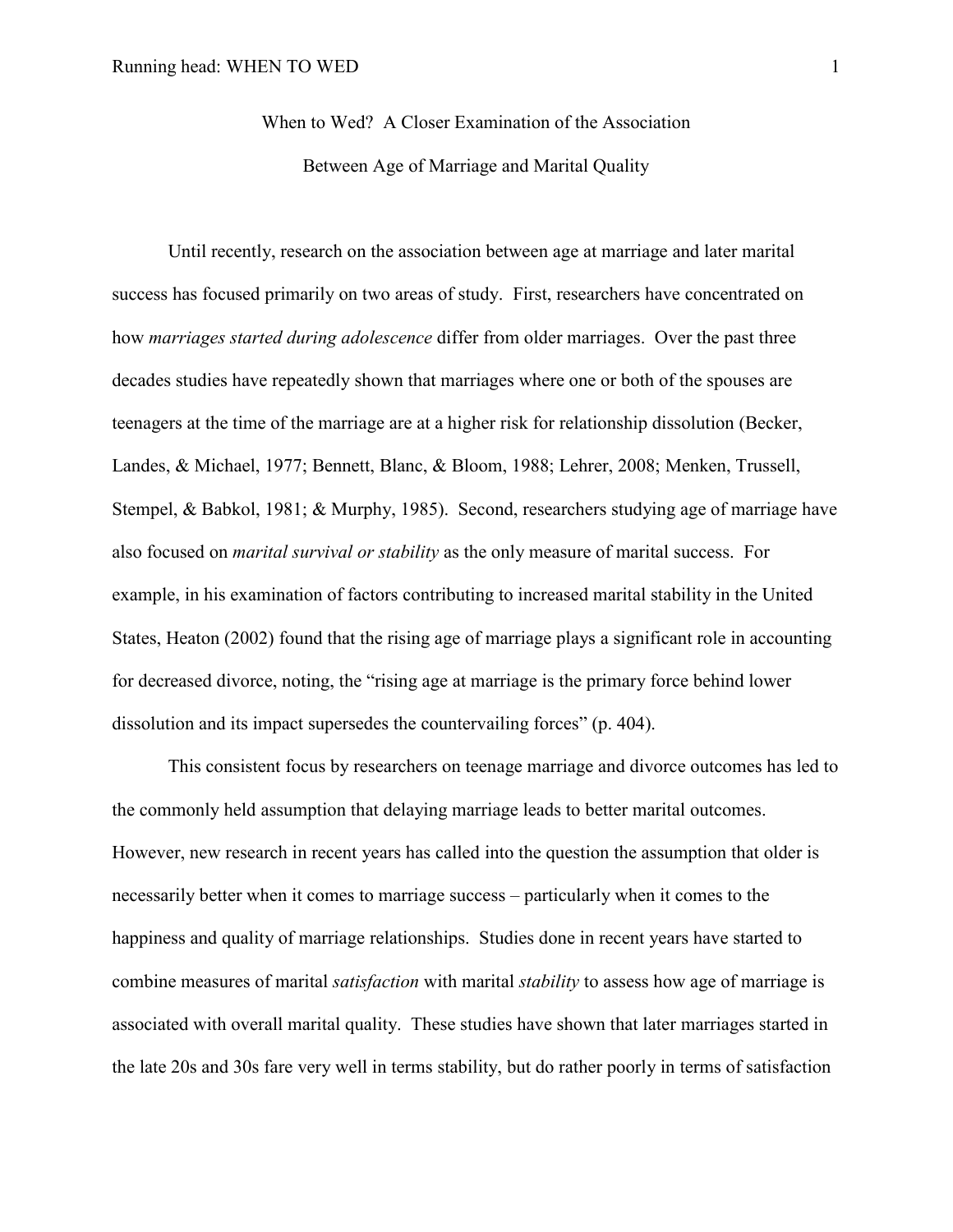or quality (Glenn, Uecker, & Love, 2010; Hymowitz, Carroll, Wilcox, & Kaye, 2013). Specifically, these new studies have suggested that there is a "marriage satisfaction curve" when it comes to age at marriage. Specifically these studies have shown that there is a curvilinear relationship between age of marriage and marital happiness and that the greatest likelihood of being in an "intact marriage of the highest quality" is among those who marry between the ages of 22 and 25 (Glenn et al., 2010, p. 795).

Although these new studies have identified a curvilinear relationship between age of marriage and marital satisfaction, there is little research that helps explain why this pattern may exist. The purpose of the current study is to deepen our understanding of how later marriages appear to be more stable, but less satisfying than earlier twenty-something marriages. In particular, this study used detailed and more specific measures of marital quality to examine how patterns of effective communication, conflict, problem areas, and sexual satisfaction, differ according to the age at which an individual is first married.

#### **Literature Review**

# <span id="page-8-1"></span><span id="page-8-0"></span>**Age of Marriage Trends**

In the early1900s, the median age for first marriage in the United States was approximately 26 years of age for men and 22 years old for women (Lehrer, 2008). This age dropped in the 1950s and 1960s, putting the median age at first marriage at 23 for men and 20 for women (Lehrer, 2008; Lehrer, 2013). Since 1950, the median age at first marriage has substantially increased in the United States and is currently at a historic high – 26.6 years for women and 29.0 years for men (U.S. Bureau of the Census, 2013). These trends highlight that while much of the age of marriage research to date has focused on teenage marriages, such marriages are now a relatively small portion of the population. In contrast, we are approaching a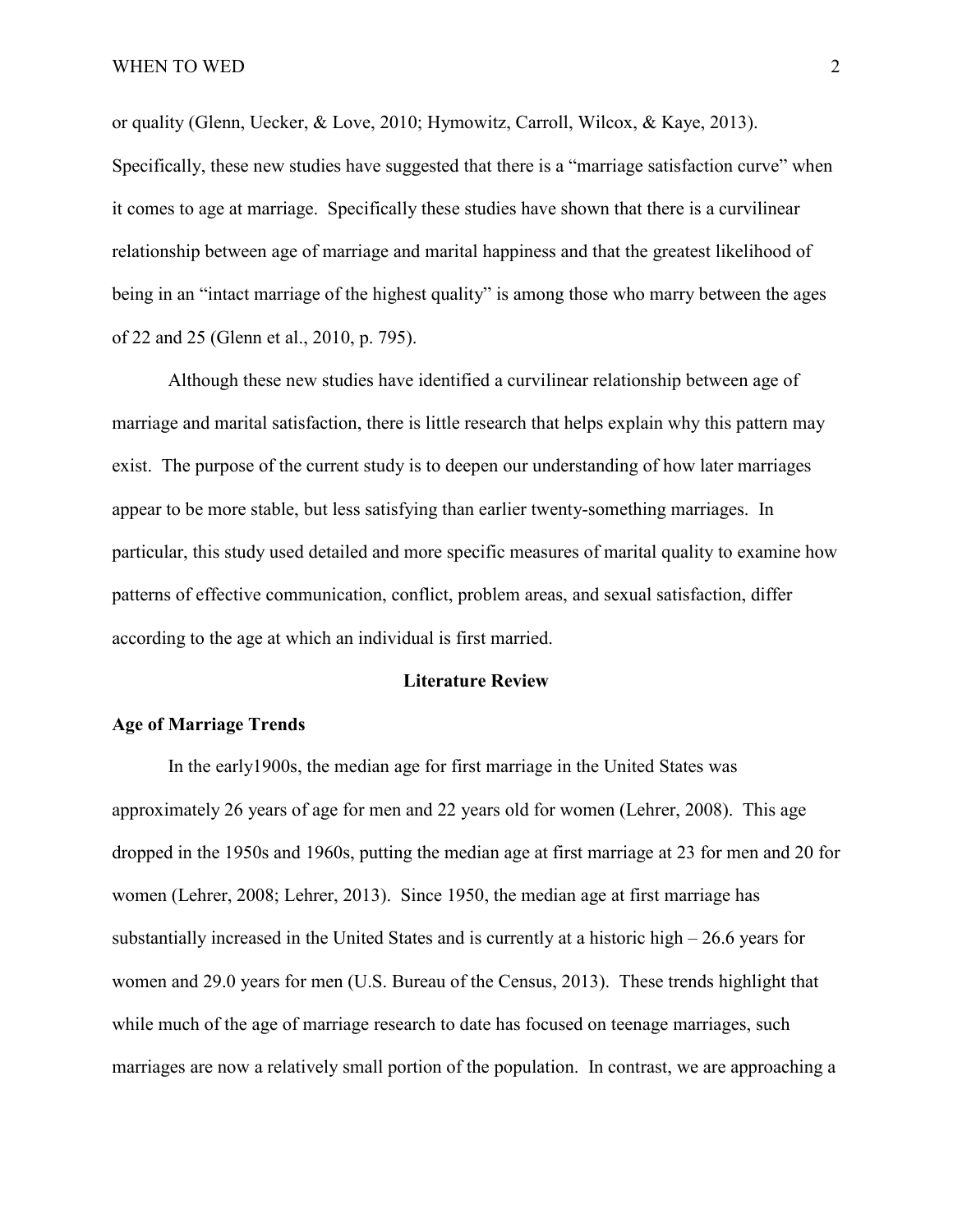WHEN TO WED 3

time when nearly half of first marriages in the United States are occurring after the age of thirty. As the age of marriage continues to increase, it will be especially important to understand how age at first marriage affects marital quality and success in the under-studied group of couples who are marrying after the age of thirty.

Lehrer and Chen (2013) describe the rising age of first marriage as "one of the most salient demographic trends in the U.S. landscape in recent decades" (p. 522). Much of this rising trend can be explained by the changing opportunities for employment for both men and women, the development of oral contraception, the legalization of abortion, the growing acceptance and trend of cohabitation before or instead of marriage, and the widespread cultural belief that young people should be emotionally, psychologically, and financially stable before getting married (Lehrer, 2008; Lehrer & Chen, 2013). Lehrer and Chen (2013) suggest that there is a sorting period during dating to give individuals a chance to find the best potential mate. The rising age at first marriage has previously been seen as beneficial because it gives individuals more time to make these sorting decisions while allowing time for adult characteristics and trajectories to appear. Lehrer and Chen (2013) stated, however, that there may be a point at which this delay is no longer beneficial due to a ticking biological clock and thinning partner pool.

## <span id="page-9-0"></span>**Previous Research**

As noted previously, most of the research to date on the association between age at first marriage and resulting marital success has focused on teenage marriages and the marital stability patterns of couples marrying at different ages. For over thirty years now, studies on age of marriage have shown a positive relationship between age at first marriage and marital stability, suggesting that those who marry at a younger age tend to be at a higher risk for relationship dissolution (Becker, Landes, & Michael, 1977; Bennet, Blanc, & Bloom, 1988; Glenn et al,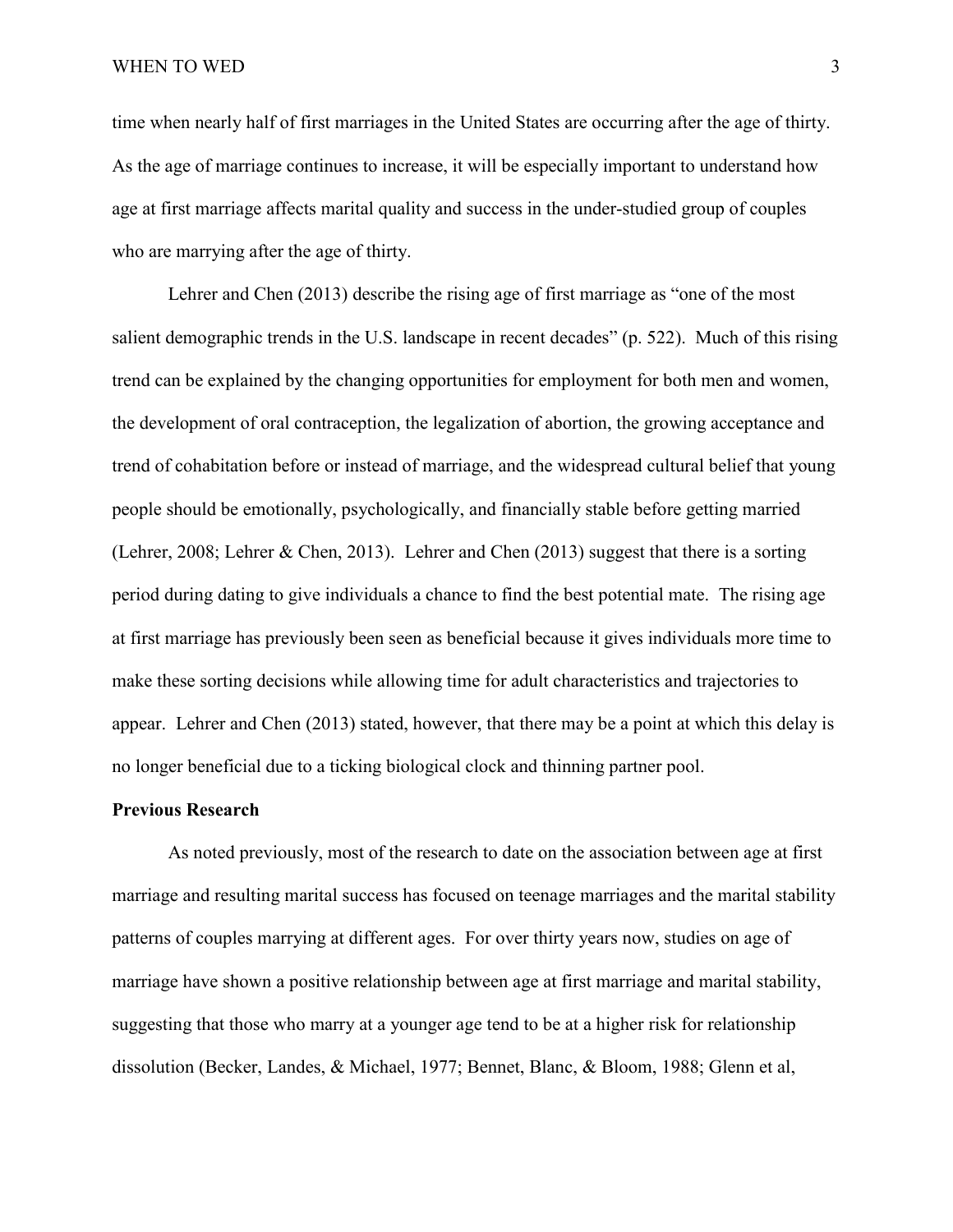2010; Lehrer, 2008; Menken, Trussell, Stempel, & Babkol, 1981; & Murphy, 1985). In an early study, Bumpass and Sweet (1972) noted that women who marry in their teenage years have higher marital disruption rates than those that marry when they are older, especially compared to those who marry for the first time in their thirties or beyond. This pattern was later confirmed by Bumpass, Martin, & Sweet (1991) who stated, "Disruption rates are two-thirds lower among women who married after the age of 25 than they are among those marrying as teenagers" (p. 32). These and other studies have controlled for potentially confounding variables and still found a significant difference in marital disruption rates between age groups. The replication of these findings by multiple studies has led to a commonly held assumption among scholars and the broader public that delaying marriage leads to better marriages (Hymowitz et al., 2013).

Second, researchers studying age of marriage have primarily focused on marital survival and stability as the single measure of marital success. After noting a significant rise in marital stability, Heaton (2002) examined a number of factors related to marital relationships that underwent changes in past decades in an effort to explain the increased stability. He examined parents' marital stability, premarital sexual experience, premarital parental status, educational attainment, cohabitation, homogamy, and age of marriage. Heaton (2002) found that many of these factors, including coming from a single parent family, premarital sexual experience, premarital parents, cohabitors, heterogamous marriages, and marrying young contribute to higher rates of marital dissolution. However, delaying the age of marriage was the primary force behind lower marital dissolution so much so that it supersedes most of the negative factors (Heaton, 2002). Heaton (2002) noted that the effects of delaying marriage are not strictly linear, but instead level off after the early twenties. Heaton (2002) states that most of decline in marital disruption is a result of delaying marriage from the teen years into the early 20s. Because of this,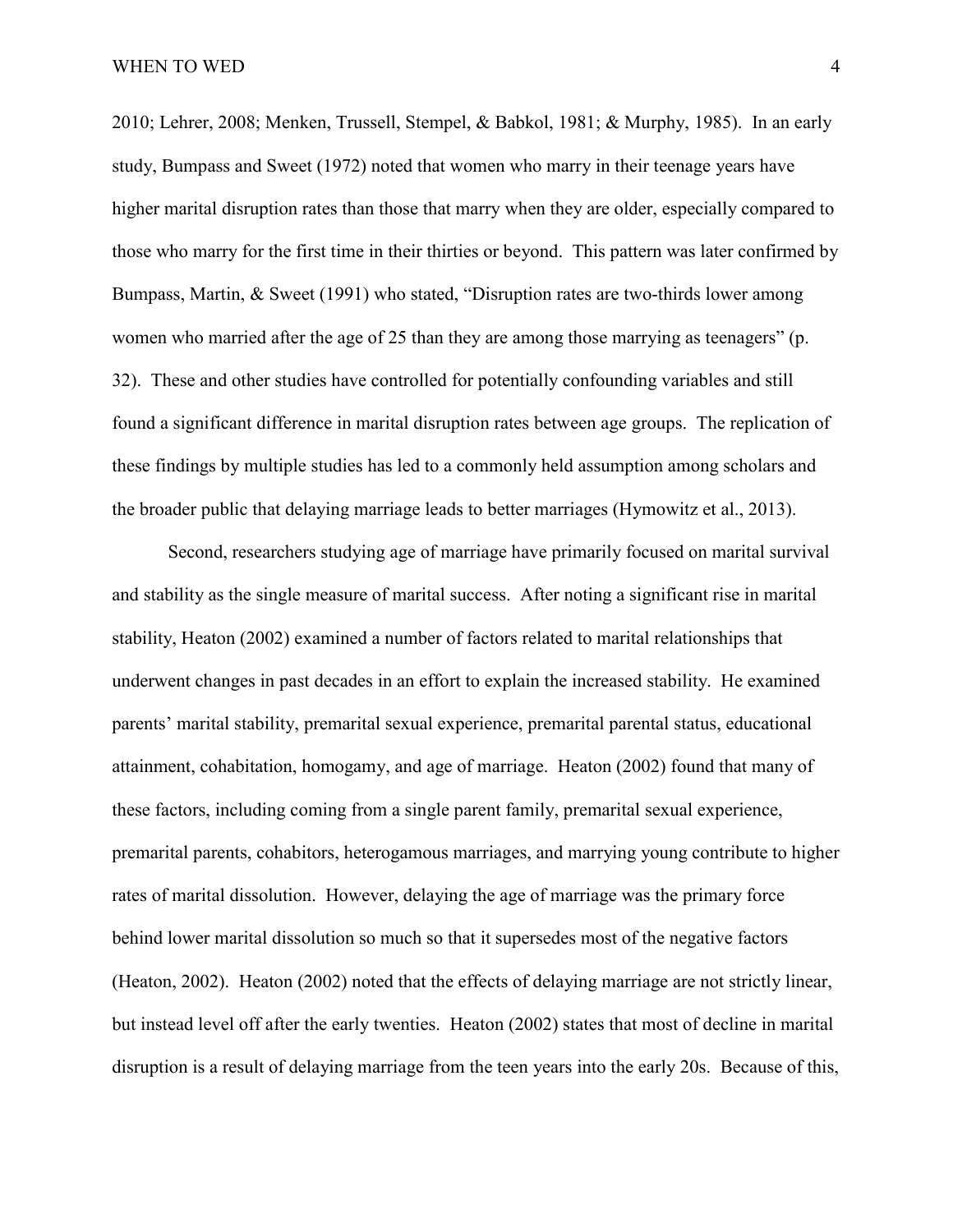we would expect that there would not be much of an effect from delaying marriage from the early 20s to age 30 and beyond.

In a more recent study, Wolfinger (2015) suggests however that even this linear pattern between age of marriage and marital stability may not hold true anymore for current cohorts of couples. After analyzing data collected between 2006 and 2010 from the National Survey of Family Growth, he found that "prior to age 32 or so, each additional year of age at marriage reduces the odds of divorce by 11 percent. However, after that the odds of divorce *increase* by 5 percent per year." Even when controlling for social and demographic variables such as sex, race, family of origin, age, education, religion, and sexual history, this pattern still hold true. This recent research highlights even more so the importance of studying later marriages and challenging previously held assumptions about age at marriage.

## <span id="page-11-0"></span>**Marital Quality vs. Marital Stability**

Over the years, scholars and others have simply assumed that the increased stability of older marriages was due to higher quality marriages formed by more mature and better prepared spouses. Until recently, this hypothesis was assumed rather than specifically proven. As noted, scholars have focused almost exclusively on marital stability without examining marital satisfaction and other indicators of relationship quality. By only focusing attention on marital survival and the divorced versus the non-divorced, scholars have neglected those important relationship attributes that separate satisfying marriages from dissatisfying ones. While marital survival is certainly a valuable and meaningful outcome that should not be discounted, Glenn and colleagues (2010) argued that divorce is a potentially better outcome for those who marry young, especially when there are no children involved, rather than to remain in a stable yet "stale, unsatisfying, or destructive marriage" (Glenn et al., 2010). In other words, when there are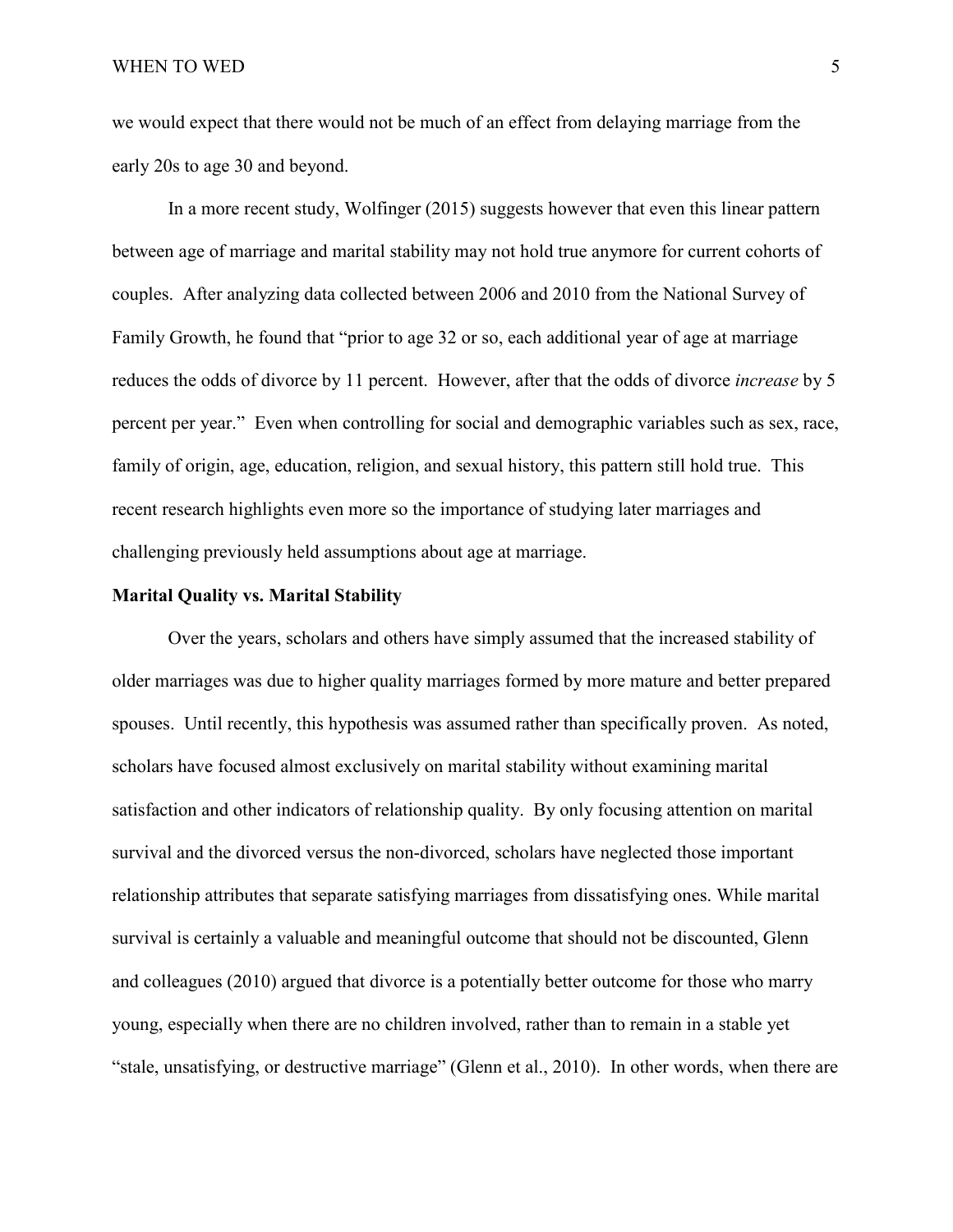fewer constraints to the dissolution of a relationship (such as no children, fewer shared possessions and assets, etc.), perhaps continuing stability is less important for young people than marital quality, satisfaction, and happiness.

If a successful marriage is not defined simply as one that remains intact then, the question scholars must ask is, "What is a good or successful marriage?" Amato, Booth, and Johnson (2007) describe just how hard answering this question may be by comparing two types of couples. The first is a couple that has strong feelings of love for each other, but fight frequently and have a rocky relationship. The second couple no longer shares strong feelings of love and attraction, yet they have a cooperative and committed relationship to each other and their family, so they remain together. We thus see the debate over a relationship that runs smoothly, but is stale and not as personally fulfilling or a rocky relationship with high levels of conflict, but high levels of passion.

As is illustrated by this example, defining marital quality is a challenging and complex issue, but a highly important one. Happily married individuals report better physical and mental health than their counterparts, both unhappily married and single individuals (Amato et al., 2007). They also have better parental aptitude and provide positive home environments for their children's development and help to discourage delinquency among youth (Amato et al., 2007). Knowing how important a happy marriage is to the well-being of the individuals and their family, it is essential, then, that we make an effort to study how age at marriage is related to a good and happy marriage at a broader level. One way to do this is to include other measures of marital success, such as overall satisfaction, conflict levels, communication, sexual satisfaction and so on.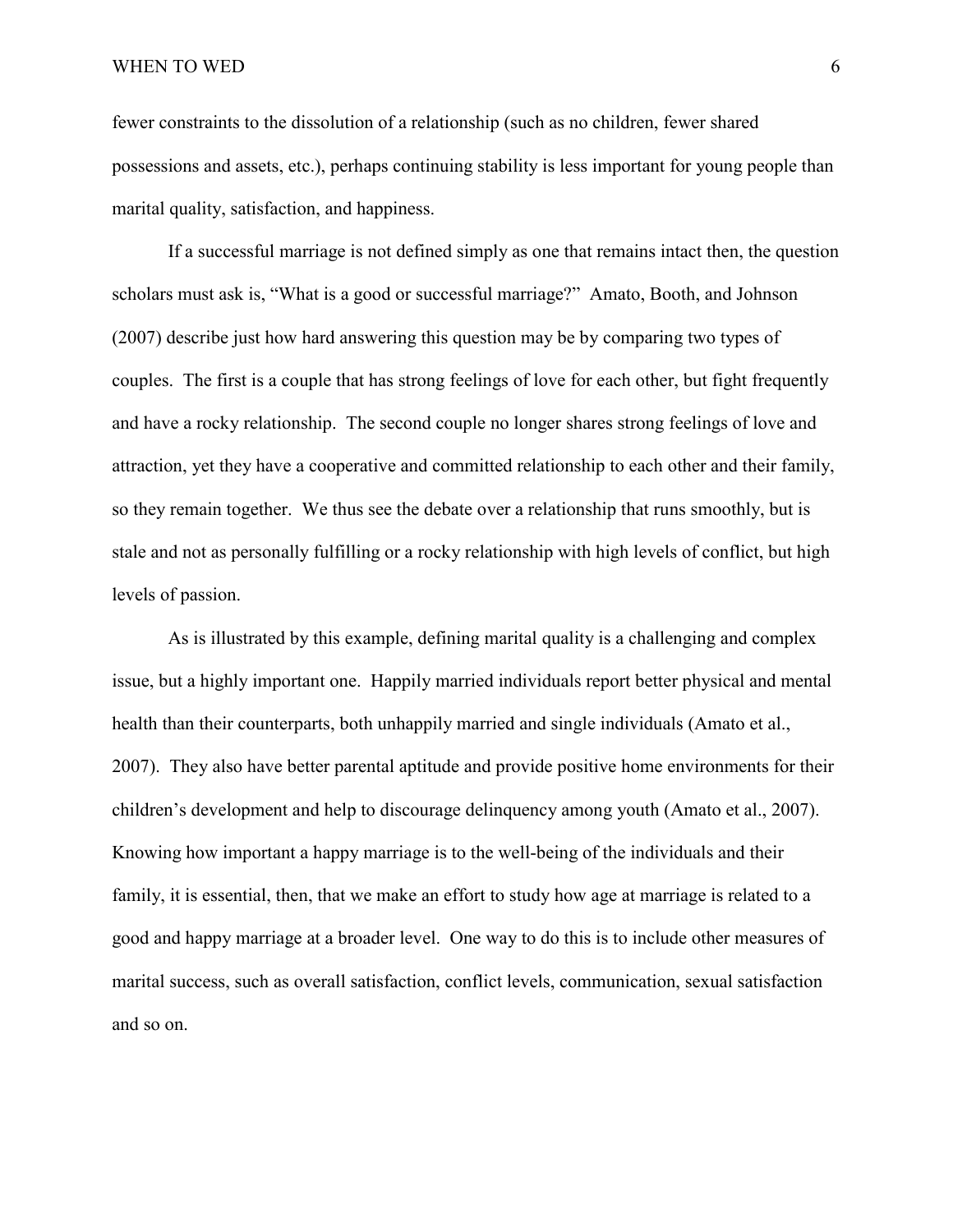In a study by Holman and Jarvis (2003), they attempt to bring to light the interactions that hinder and promote marital quality and satisfaction by examining positive and negative behavioral interactions. They state that hostile couples (or couples that have fewer than five positive interactions to every negative interaction) are more likely to resort to negative behavioral processes in their relationship. Gottman (1994) stated that there are four negative processes that are more damaging than others, which he referred to as "The Four Horsemen of the Apocalypse," namely, *criticism, contempt, defensiveness,* and *stonewalling* (p. 110). In another study, Gottman, Coan, Carrere, and Swanson (1998) stated that not only do successful marriages have fewer negative behavioral processes, but they also have more positive processes, such as active listening (empathy), de-escalation, and positive affect. In Holman and Jarvis's study, they built off of these and used scales from the RELATE instrument to measure these concepts. They found that hostile couples "display the highest frequency and greatest intensity in their conflict interactions, utilizing personal attacks and displaying very little positive affect," (p. 268). These couples were found to have the poorest relationship quality and were lowest on satisfaction, stability, positive communication, and soothing. They were also highest on negative communication, criticism, contempt, withdrawal, and flooding.

### <span id="page-13-0"></span>**The Marital Satisfaction Curve**

In an effort to better understand later marriages and how age at marriage impacts marital quality as well as marital stability, Glenn and colleagues (2010) used five American datasets to examine the association between age of marriage and marital satisfaction. This analysis indicated that later marriages entered in the late 20s and 30s fare very well terms of stability, but rather poorly in quality. They found evidence that there is a curvilinear relationship between age of marriage and marital happiness and that the greatest likelihood of being in an "intact marriage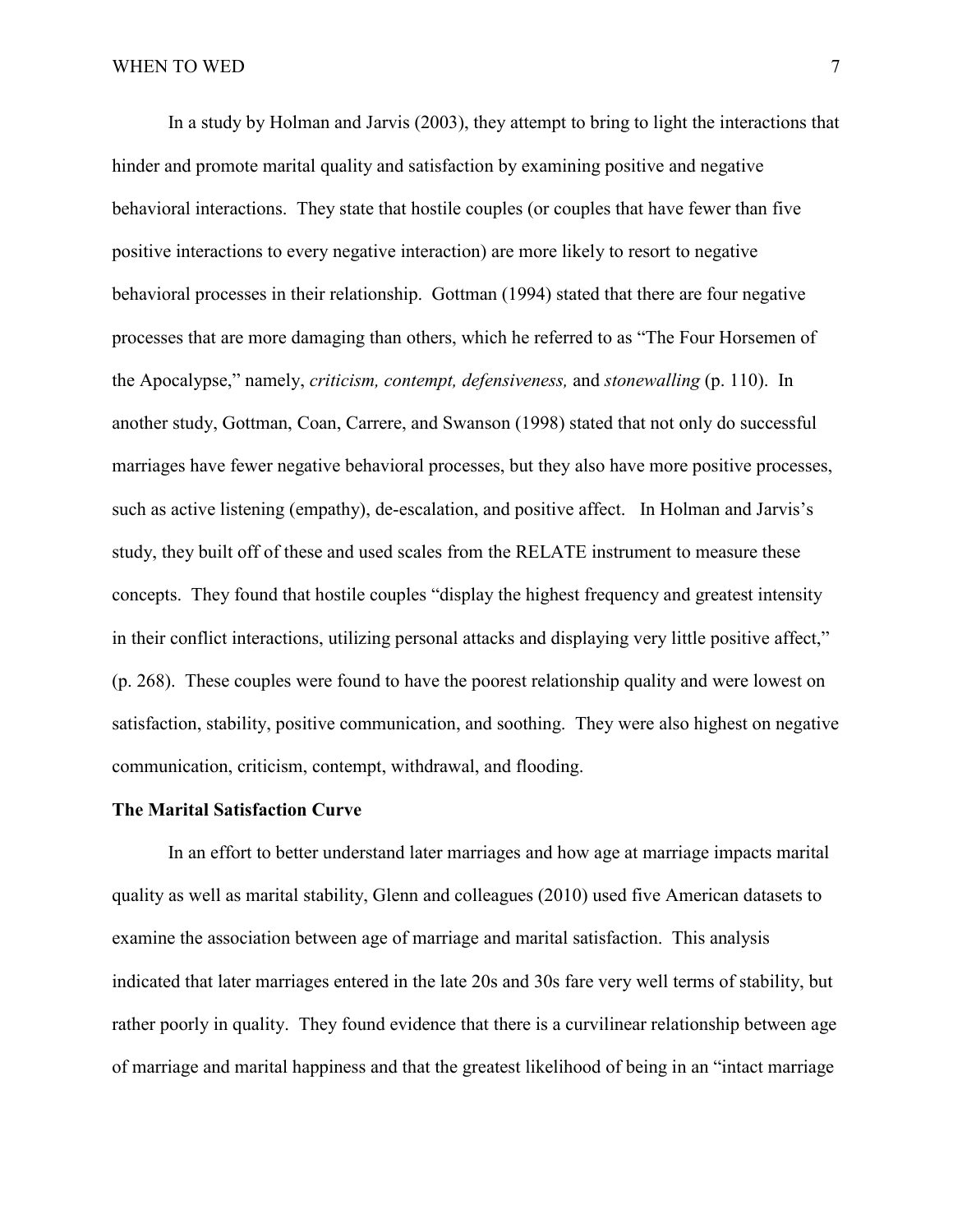of the highest quality" is among those who marry between the ages of 22 and 25 (p. 787). Logistic regression results for "intact very happy marriages versus others" and "intact completely satisfied marriages versus others," were consistent with a curvilinear pattern, suggesting that marital happiness and satisfaction does increase in later marriages, but only to a point before leveling off or decreasing again.

Based on these results, Glenn and colleagues (2010) posited that simply looking at marital stability and survival is greatly misleading. Rather than reflecting that those who wait until they are older to get married are in better, more satisfying and stable marriages, it suggests that there is a greater tendency for later marrying couples to remain in a mediocre or poor marriage. Glenn and colleagues (2010) concluded, "Marital success apparently increases with age at marriage only up to the early- to mid-twenties, with increases in marital survival beyond those ages resulting entirely from a greater tendency for persons to remain in mediocre or poor marriages" (p. 795).

Consistent with these findings, Hymowitz et al. (2013) found that although those who marry in their late twenties and into their thirties are less likely to divorce and argue less often and less intensely than their earlier marrying counterparts, they are not necessarily happier. In fact, in their examination of data from the National Fatherhood Initiative National Marriage Survey, Hymowitz and colleagues (2013) found that women are most likely to be happy when they marry in their mid-twenties, and that both women and men who are single throughout their twenties tend to report more drinking, depression, and lower levels of life satisfaction than do their married peers (Hymowitz et al., 2013). These findings are supported by other studies that suggest that compared to couples who marry later couples who marry in their twenties have more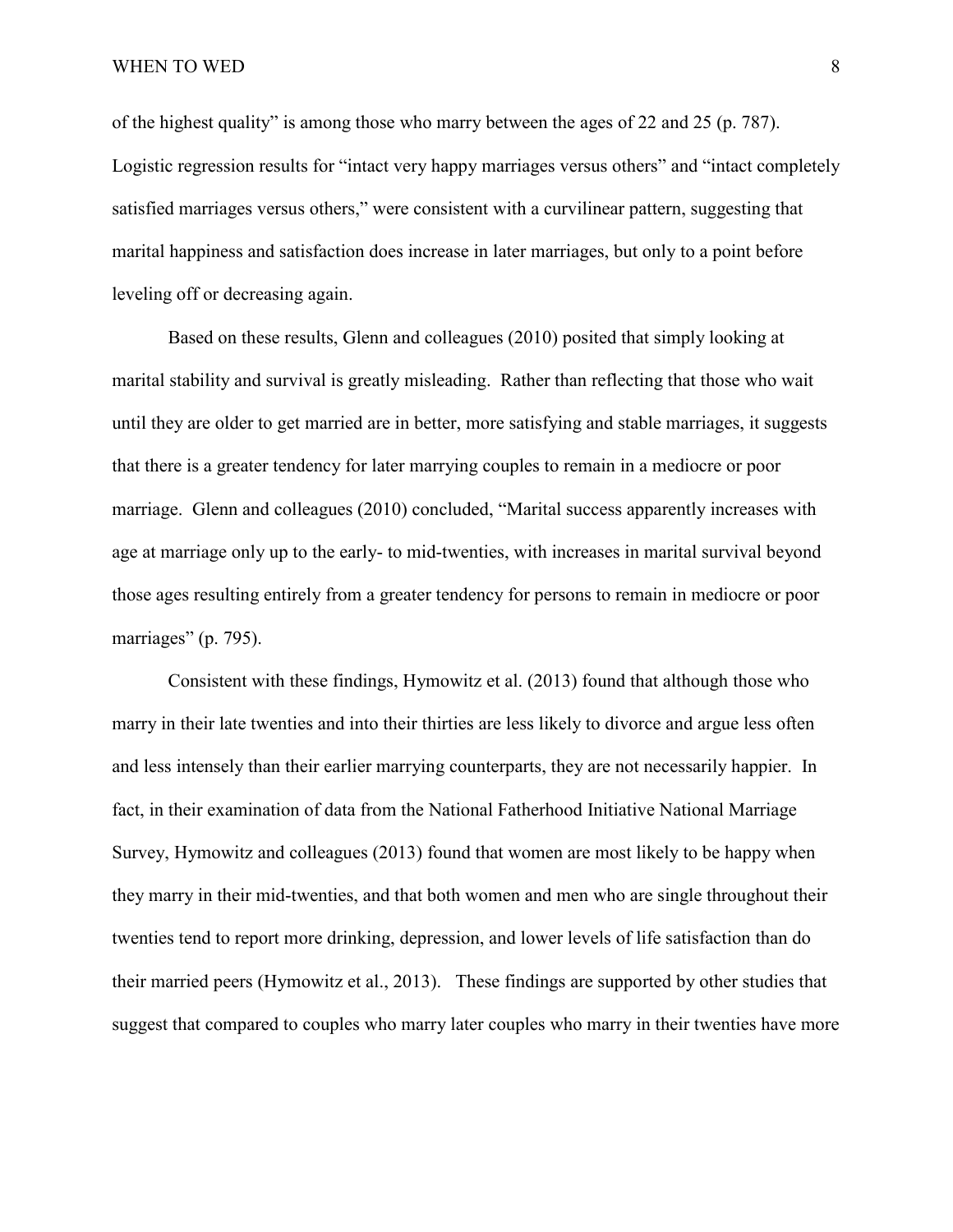frequent sex and are more likely to hold a common faith and share common memories and family traditions, all factors that foster high marital quality (Riley, 2013; Rotz, 2011).

# <span id="page-15-0"></span>**What Creates the Satisfaction Curve?**

While Glenn and colleagues' (2010) moved age of marriage research forward from the traditional study of stability to include marital satisfaction, overall happiness or satisfaction is still a rather inexact measure for understanding marital success. An examination of marital happiness and satisfaction levels more fully *describes* the association between age of marriage and relationship success, but such measures do little to *explain* how couples who marry at different ages are different from each other, thus causing some, on average, to be more or less satisfied with their marriages.

## **Competing Theories of Explanation**

<span id="page-15-1"></span>Another defining feature of age of marriage research is that it has historically been demographic and descriptive in nature; therefore little attention has been devoted to theory development and explanation. In fact, until the discovery of a possible curvilinear association between age of marriage and marital quality in recent years, there has not been any serious debate about the rising age of marriage. Because of lower divorce rates, older marrying couples have been assumed to be the result of better, more satisfying, marriages and greater maturity and preparation among older spouses. Thus, the "*later-is-better"* theory when it comes to marriage has become the conventional wisdom of the general public and the implicit theory of scholars. However, the possibility of a curvilinear association suggests that maybe an "*earlier-is-better"* explanations need to be re-considered. Another possibility is that the theory that best fits the data is a "*balanced-is-better"* explanation where risks are found in being either too early or too old when it comes to increasing one's chances of marital success. While research literature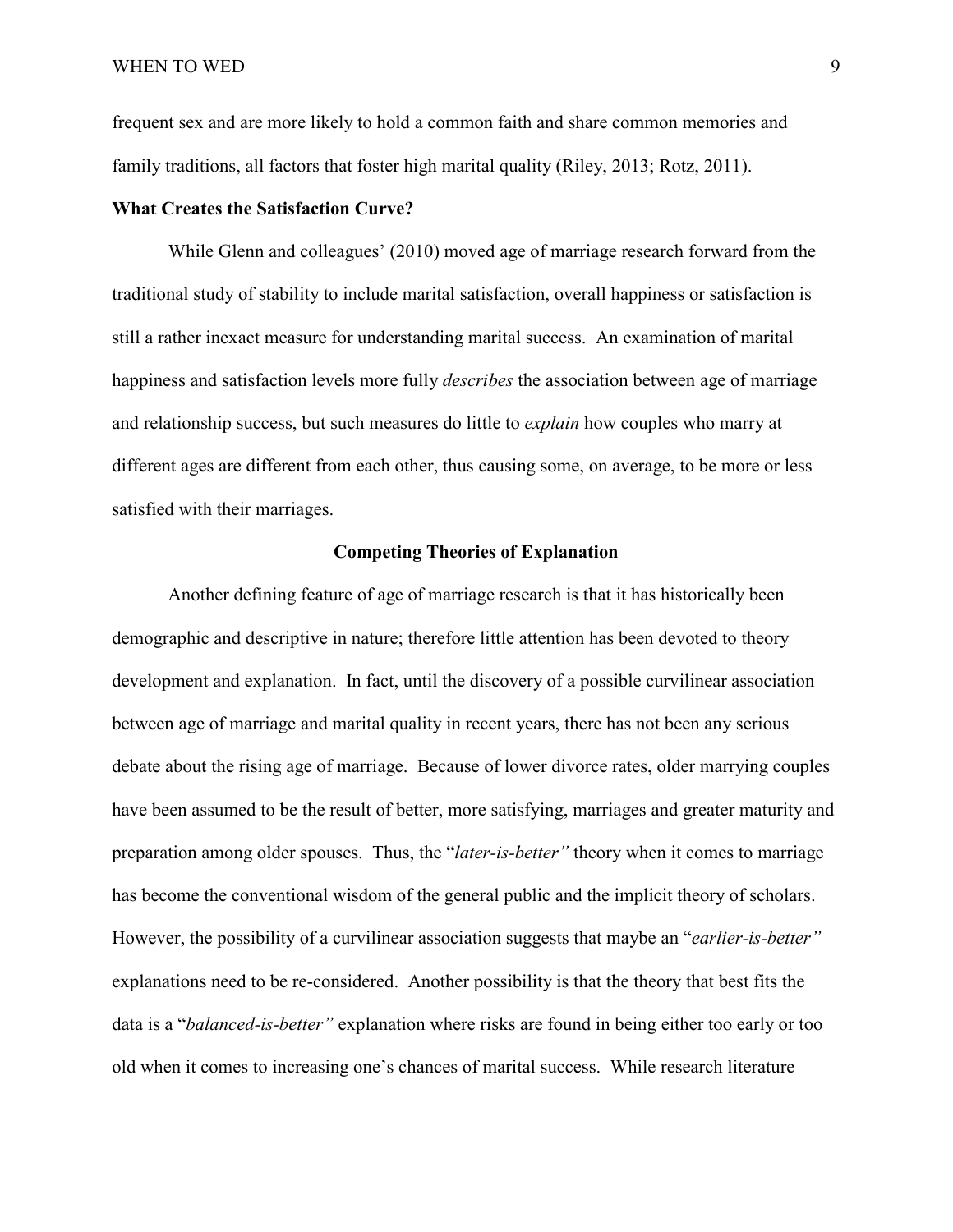provides no systematic theory to explain the pattern of marital outcomes by age at first marriage, it does provide several relevant "theoretical theses" or lines of reasoning that may be helpful in moving toward a theory of explanation for age of marriage and marital outcomes (Glenn et al., 2010).

# <span id="page-16-0"></span>**The "Later is Better" Hypothesis**

The prevailing explanation for why delaying marriage until an individual is older can actually be beneficial in terms of marital success is the *maturation thesis.* This is the view that marriages are more likely to succeed if the spouses have reached "a high level of psychological maturity at the time of marriage, if they have had time to develop good relationship skills, and if their standards for a spouse and what they have to offer on the marriage market have stabilized" (Glenn et al., 2010, p. 788). South (1995) furthers this viewpoint by stating that those who marry young are less likely to have the knowledge and skills required for a successful marriage, have sufficient understanding of marital roles and lack the psychological and emotional maturity that is vital for challenges that arise in the relationship. He also contends that teenage marriages lack outside support and approval from members outside the couple (such as support from family, friends, and community members) that would otherwise act as a barrier for marital dissolution (South, 1995).

Further explaining the maturation hypothesis, Lehrer (2008) adds that younger individuals are less likely to understand who they are and the potential for whom they will become, leaving room to seriously misjudge what they are looking for and need in a potential dating and marriage partner. How can a young person know what kind of person they will be compatible with if they do not first have a good understanding of who they really are and an established identity? Individuals who marry younger are also more susceptible to misjudging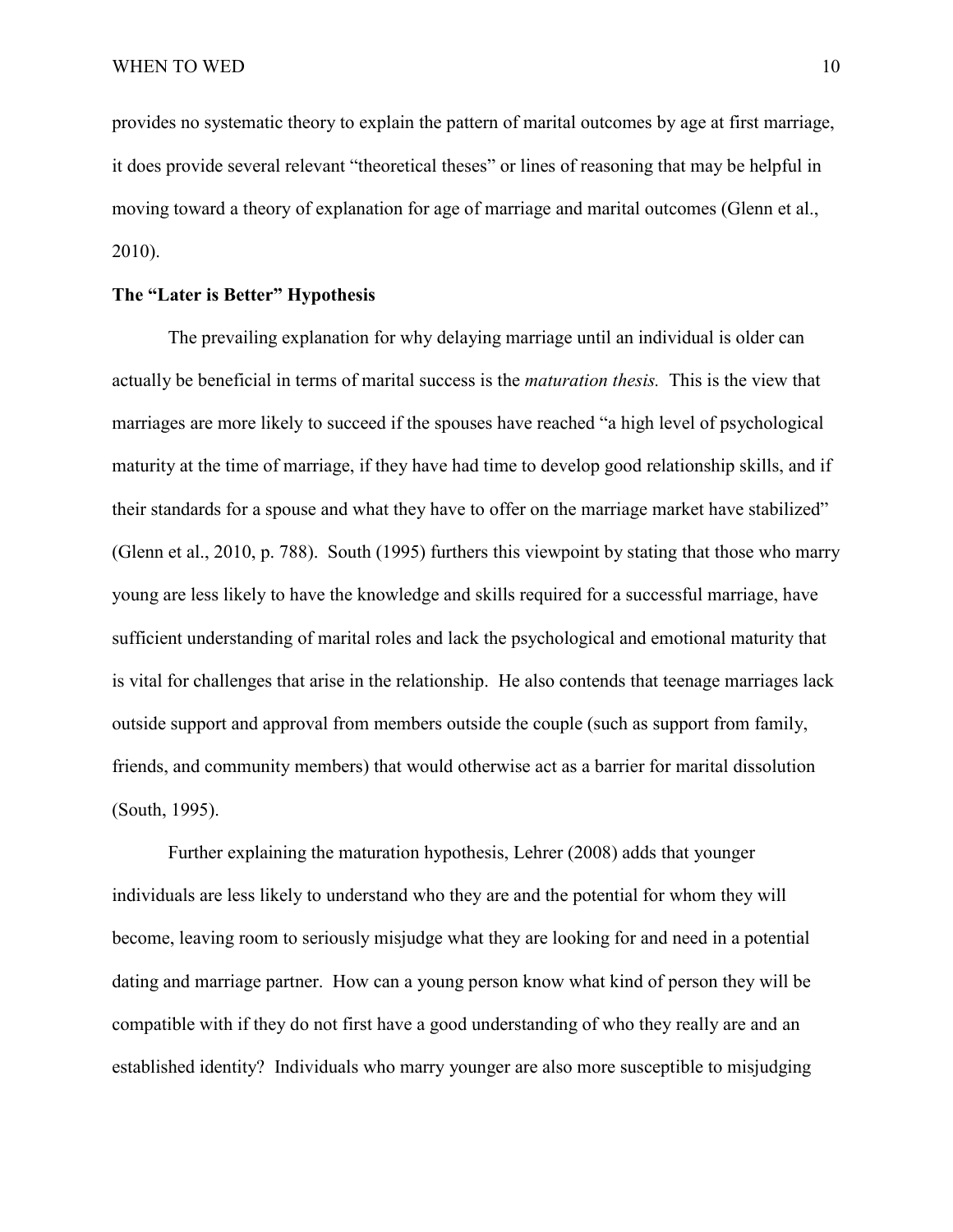characteristics and traits in their prospective partners, having less dating experience to look for warning signs and potential red flags that experience in the marriage market provides (Lehrer, 2008; Lehrer, 2013). When it comes to sexual satisfaction in marriage, one potential explanation the maturation thesis offers as to why delaying marriage may be beneficial is that as individuals leave behind the teenage and young adult years, they also leave behind the hormones and sexual impulses that accompany them. By doing so, the fog clears, so to speak, allowing individuals to find true sexual compatibility and understand their more long-term needs and desires in a sexual partner.

Another possible explanation as to why delaying marriage would be better is discussed by Glenn et al. (2010) as the *simple length of search thesis,* which states that "the longer a person searches for a mate and 'circulates' on the marriage market… the greater is the probability of a good marital match when he/she marries," (p. 789). The simple version of this thesis assumes that the longer the search, the better because the individual is more aware of their options and more likely to choose an option that best fits their individual preferences. Thus, the simple length of search thesis suggests that young adults should date around rather than settling down with the first person they can partner with.

A variation of the length of search thesis related to sexual satisfaction in relationship development is what Busby and colleagues (2013) have labeled as the "*sexual compatibility model"* that may offer a possible explanation for why delaying marriage may be better for later sexual quality and satisfaction. The *sexual compatibility model* is the idea that individuals need to "experience and learn from a variety of sexual partners and activities to prepare for a more stable and lasting marriage" (Busby et al., 2013, p. 4). This model emphasizes "sexual chemistry" as an important characteristic for people to have in romantic relationships. As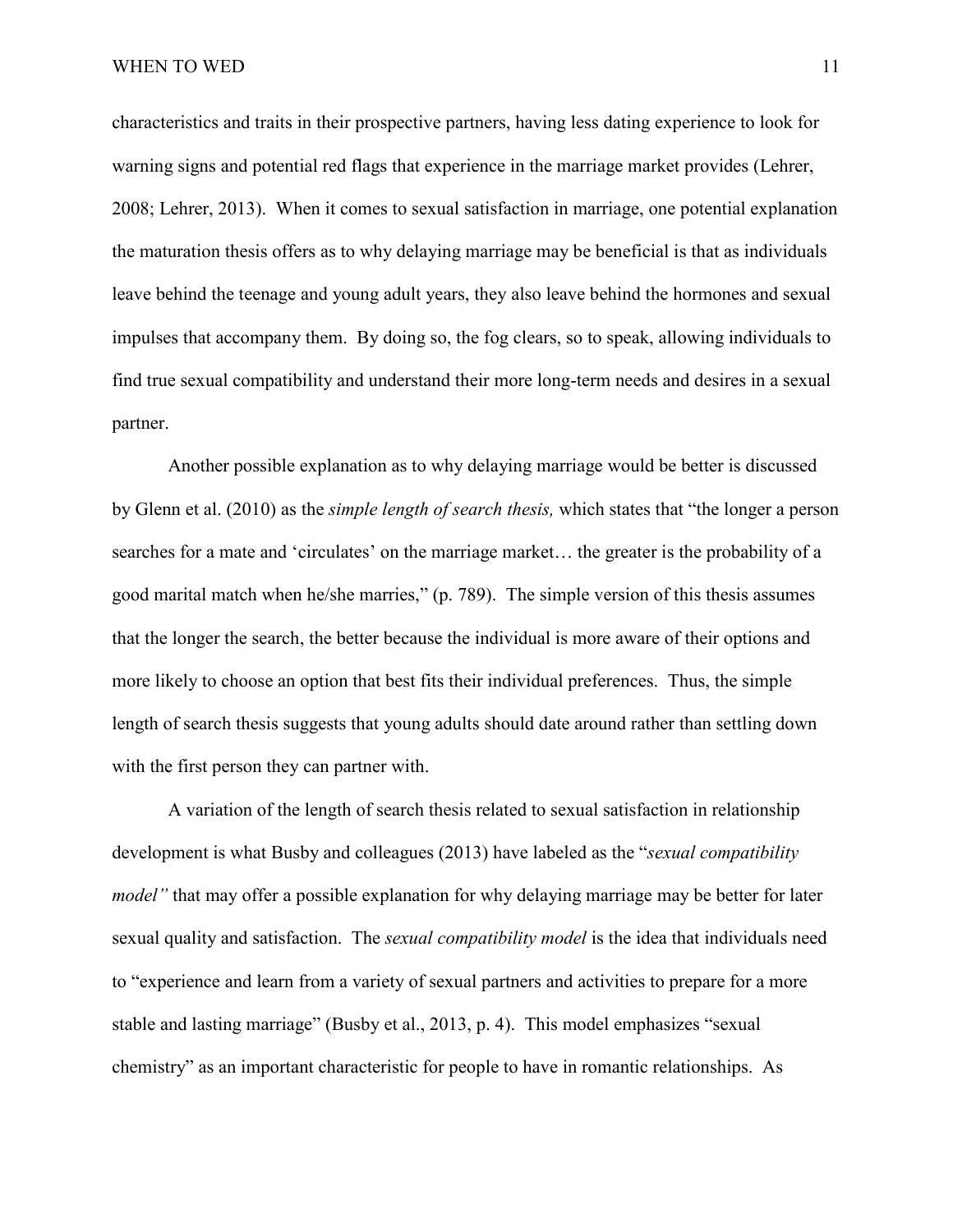individuals grow older, they are more likely to have more sexual experience with more than one partner. By doing so, it is hypothesized that individuals will gain greater insight into their sexual preferences and be able to look for them in potential marriage partners. Because of this, we would expect individuals who delayed entering into marriage until their late twenties and into their thirties to have better sexual quality and satisfaction than those who marry earlier.

## <span id="page-18-0"></span>**The "Earlier is Better" Hypothesis**

While it has become common advice in the dating world to wait to get married and to "enjoy life while you're single," there are some lines of reasoning that suggest that delaying marriage is actually harmful to the relationship and that individuals should not intentionally extend their single years into their late twenties and into their thirties. For example, Glenn et al. (2010) put forth the *coordinated development thesis* which suggests that couples who marry at a younger age are more likely to develop compatible lifestyles and values than those who marry at an older age because they are still flexible in their identity development. This thesis strongly focuses on the concept of identity and stresses that identities are formed and made, not simply discovered. Therefore, the idea of this thesis is that those who are waiting until they have completely developed their personal identity run the risk of becoming rigid and unadapting to the needs and preferences of a partner, including the emotional and sexual needs. Rather than finding ways to develop a mutually satisfying relationship together, delayed relationships run the risk of trying to make two separate, more solidified identities fit together with little room for flexibility and adjustment. In short, rather than simply "finding themselves," individuals who delay marriage are becoming "set in their ways."

On the other hand, those who marry younger and therefore have not had as much time to solidify their individual identities are more likely to develop a *couple* identity. Individuals in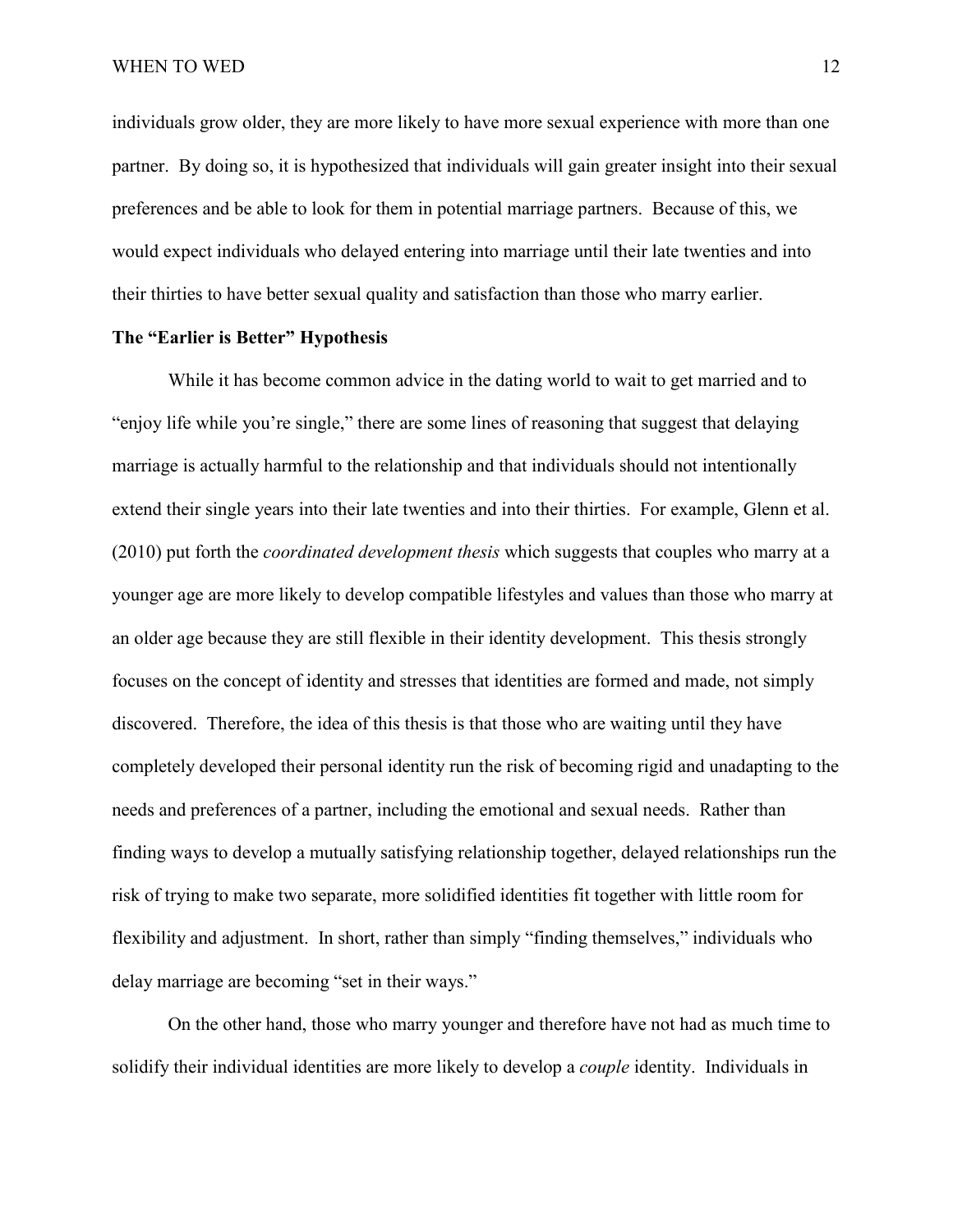these earlier marriages, because they are still figuring out their likes and dislikes, their interests, values, and beliefs, are more likely to associate their marriage as a part of their identity. As a culture that values independence and individualism, some struggle with the idea that a person would define themselves by their relationship, but it may be this very process that that helps couples to mold together in ways that build a shared life rather than a parallel one. These couples are able, through their coordinated development, to develop relationship processes that build strong, satisfying marriages. Having some understanding of who you are and developing an individual identity is good, but not to the point that you become unmalleable and rigid in your sense of self. Happy marriages require at least some level of shared identity. The coordinated development thesis would also suggest that a couple identity is better for sexual satisfaction. Rather than focusing on individual sexual needs and desires, if individuals are more couple focused, they can focus on the needs of each other and have a more rewarding and mutually satisfying sexual experience. Plus, these couples avoid having extensive sexual histories that act as comparison points to the current marital sexual relationship.

Another potential explanation as to why earlier marriages may be more satisfying is that they limit destructive relationship experience prior to getting married. The *destructive relationship experiences thesis* proposes that those who delay marriage are more likely to have a "long series of low commitment relationships, most of which end badly, [making] it difficult for persons to fully commit to marriage," (Glenn et al., 2010, p. 789). A commonly used example of this theory is cohabitation. Glenn et al. (2010) stated that "the number of premarital cohabitations is a negative predictor of favorable outcomes and age at marriage is positively associated with the number of premarital cohabitations," (p. 789). In other words, the later an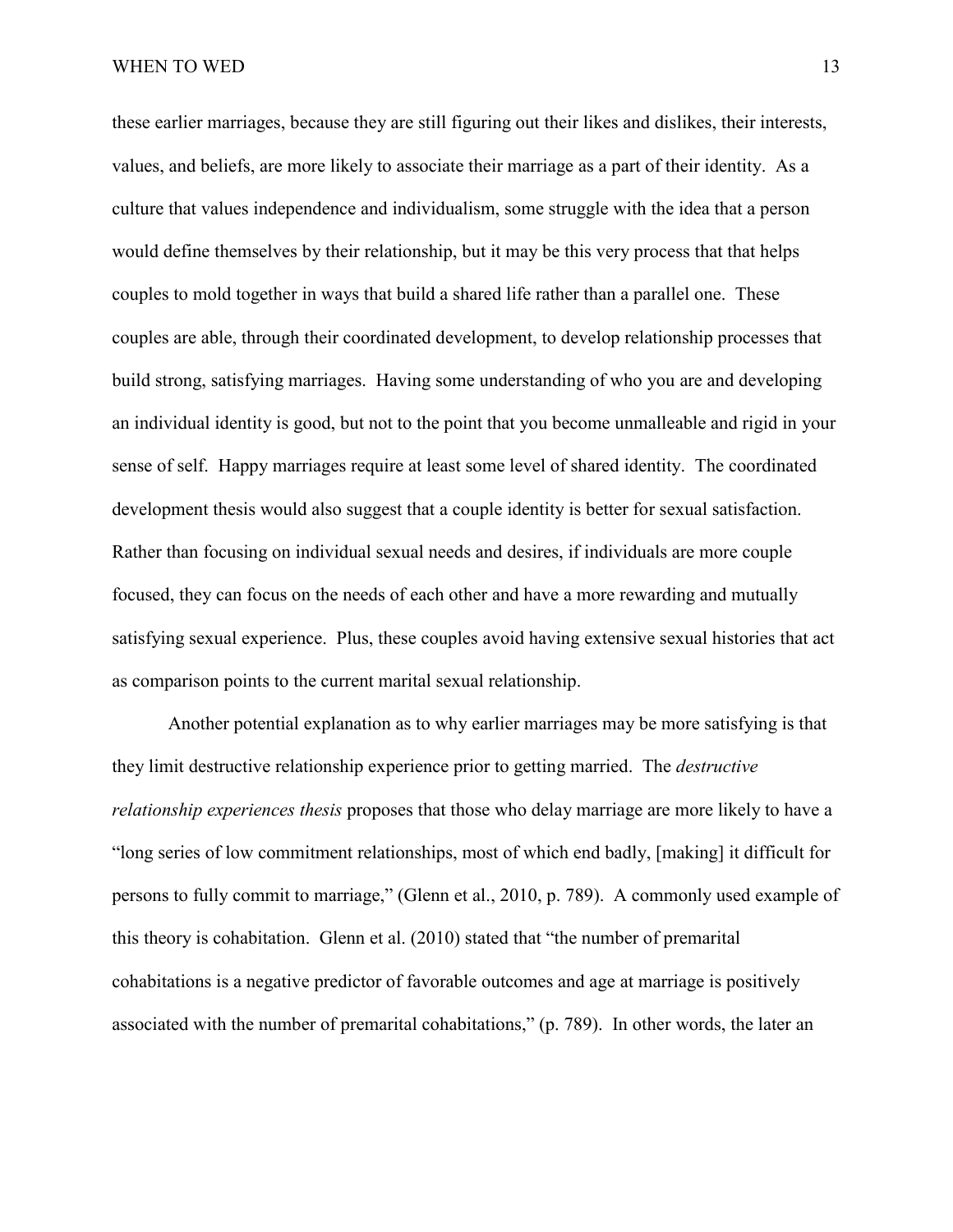individual delays marriage, the more likely they are to have cohabited multiple times, which is predictive of unsatisfying marriages.

Busby and colleagues (2013) have proposed a "sexual restraint theory" of relationship development which offers another possible reason for why earlier marriages might be expected to have better sexual quality and satisfaction, on average, compared to later marriages. In contrast to the sexual compatibility theory noted earlier*,* the *sexual restraint theory* posits that having sex with multiple partners before marriage may actually be detrimental to satisfaction and stability later in marriage. Busby et al. (2013) state that "uncommitted sexual experience may foster and reinforce sexual attitudes that are not compatible with enduring marriages (e.g., the thrill of first sexual experiences and non-monogamous sexual experiences)," (p. 4).

# <span id="page-20-0"></span>**The "Balanced is Better" Hypothesis**

Although many theoretical perspectives are polarized on the best age at which an individual should be married, there are some theoretical theses which suggest a balance between the two extremes of age may be better. These perspectives suggest a "goldilocks effect" - or the idea that an individual should not be too young or too old, but rather should fall somewhere in between where his or her age is "just right." Two theoretical perspectives have been forwarded as possible explanations for why there may be a balanced or "just right" age of marriage: the complex length of search thesis and the changing marriage market thesis.

While the *simple length of search thesis* proposes that the longer the search for a prospective mate the better your chances of finding a good marital match; the *complex length of search thesis* says this is true, but only to a point. After a certain length of time, Glenn et al. (2010) stated that a person "will likely to have already failed to take advantage of most of the opportunities for good matches that he/she will ever have," (p. 789). While an individual's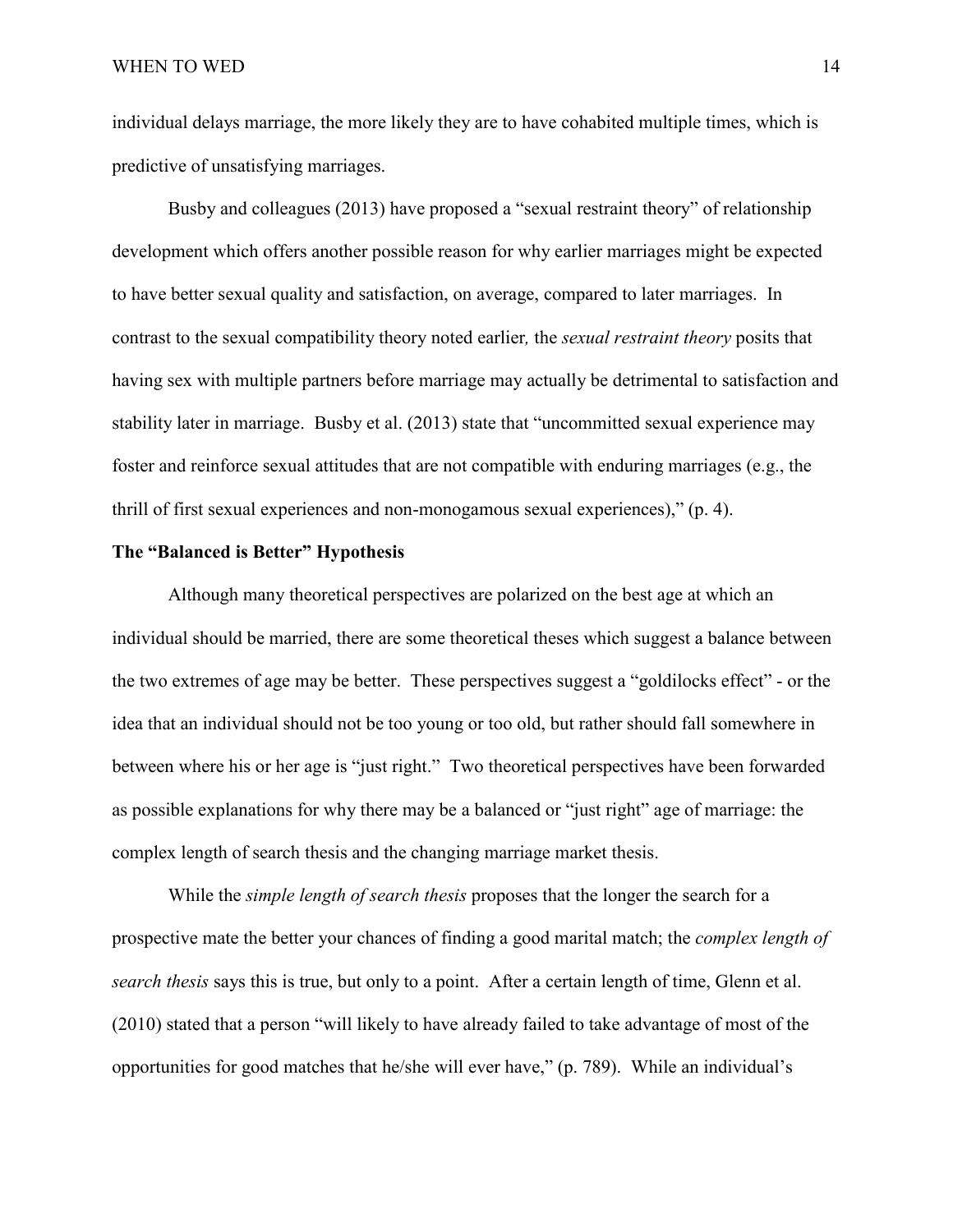marriage prospects will increase as they leave high school and enter into college, as they leave college and enter into the work force, opportunities to meet new people are fewer, diminishing the search for mates. If people look too long for a mate, they may pass up the best opportunities. It would presumably be better to be selective in searching, but not pass up good opportunities as they are presented.

Similar to the complex length of search thesis, the *changing marriage market thesis* states that "the favorableness of marriage markets for individuals tends to change as they grow older, often improving as persons move away from the communities in which they grew up and as they circulate in wider social circles, but then deteriorating as the pool of unmarried cohort mates diminishes," (Glenn et al., 2010, p.789). This is the idea that as men and women perceive their chances for a good marriage are declining they are more likely to settle for a spouse that is not a good match. Glenn and colleagues suggest that this is especially strong for women because of the "ticking of the biological clock," which pressures women who wish to have children into marriages before they are unable to bear children.

#### **Current Study**

<span id="page-21-0"></span>Building off Holman and Jarvis (2003), as well as Glenn et al. (2010) and Wolfinger (2015); the current study aims to examine more closely the relationship between age of marriage and measures of marital quality and satisfaction. The current study will utilize measures of marital quality that closely resemble those used in the Holman and Jarvis (2003) study, namely effective communication and conflict. These items have been created from subscales that measure empathy, soothing, clear sending, love, non-withdrawal, respect, non-critical, and not overwhelmed. In addition, I also measured sexual satisfaction, sexual frequency, and problem areas. I hypothesize that the data will reflect the "Balanced is Better" theoretical approach,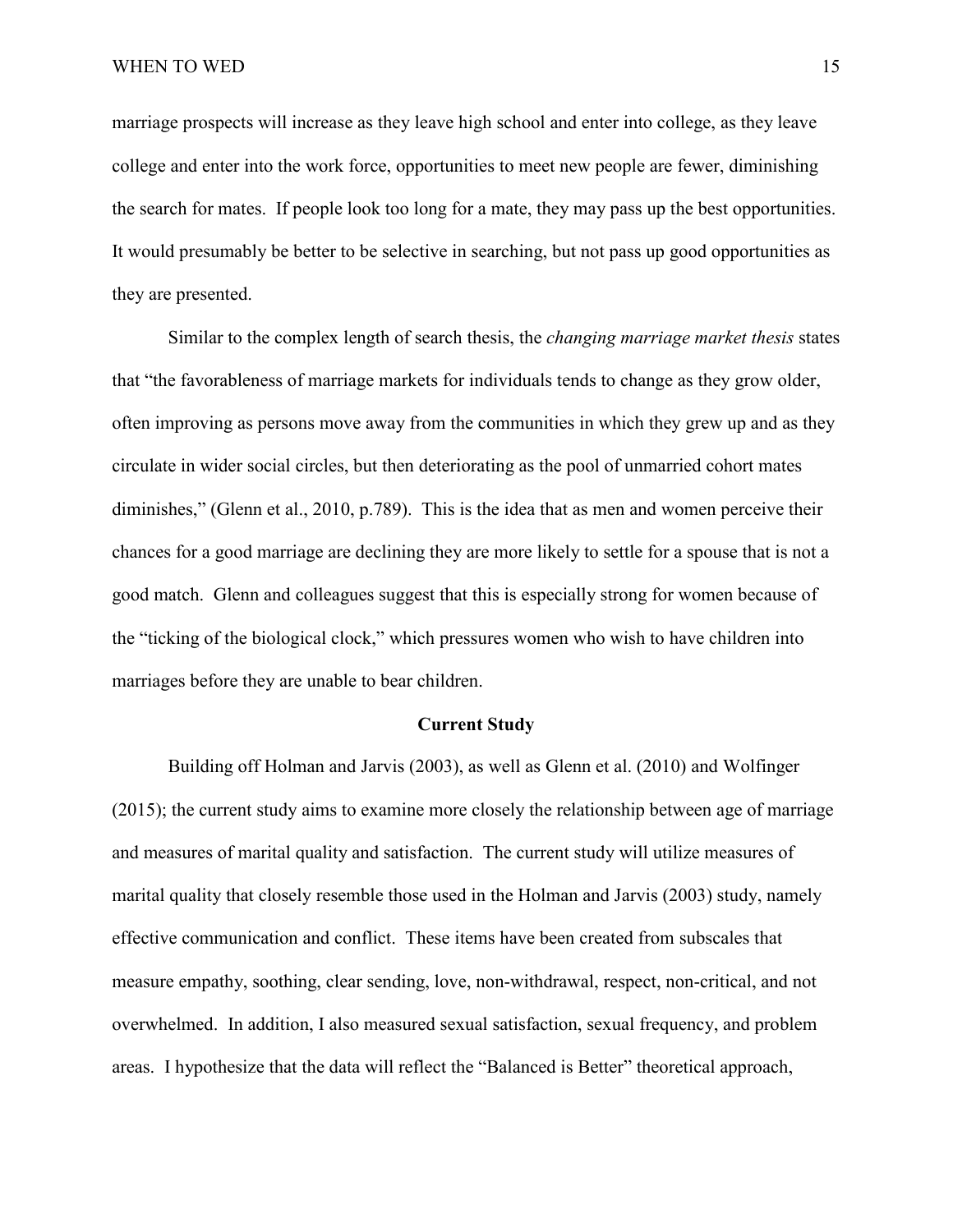revealing a "sweet spot" for the age of marriage with the best marital stability and satisfaction outcomes on average.

## **Methods**

## <span id="page-22-1"></span><span id="page-22-0"></span>**Participants**

The sample used in this study consisted of 470 married individuals who completed the RELATE Questionnaire between the years of 2006 and 2012. Sixty-eight percent of the sample was female and 32% was male. In terms of education, 6% had completed a high school diploma or less, 29% had completed some college, 18% had completed a bachelor's degree, and 47% had completed at least some graduate schooling or higher. Sixty-eight percent of the sample was Caucasian, 11% were African American, 4% were Asian, 7% were Latino, and the remaining 10% were either biracial or marked "other." Twenty percent of the sample was Catholic, 29% were Protestant, 3% were Jewish, 5% were Latter-Day Saints (Mormon), 26% were not affiliated with any religion, and 17% were in "other" religions. In terms of length of their marriages, 41% had been married for one to two years, while the remaining 59% had been married for three to five years.

#### <span id="page-22-2"></span>**Measures**

All measures in this study will are from the RELATE instrument. The RELATE instrument is an approximately 300-item online questionnaire designed to evaluate the relationship of individuals in a dating, engaged, or married relationship. Participants can be referred to the questionnaire through a number of ways, including by an instructor, therapist, clergy member, friend or family member, and online or in print advertisements. The questions examine several different contexts—individual, cultural, family (of origin), and couple—in order to provide a comprehensive evaluation of challenges and strengths in the individual's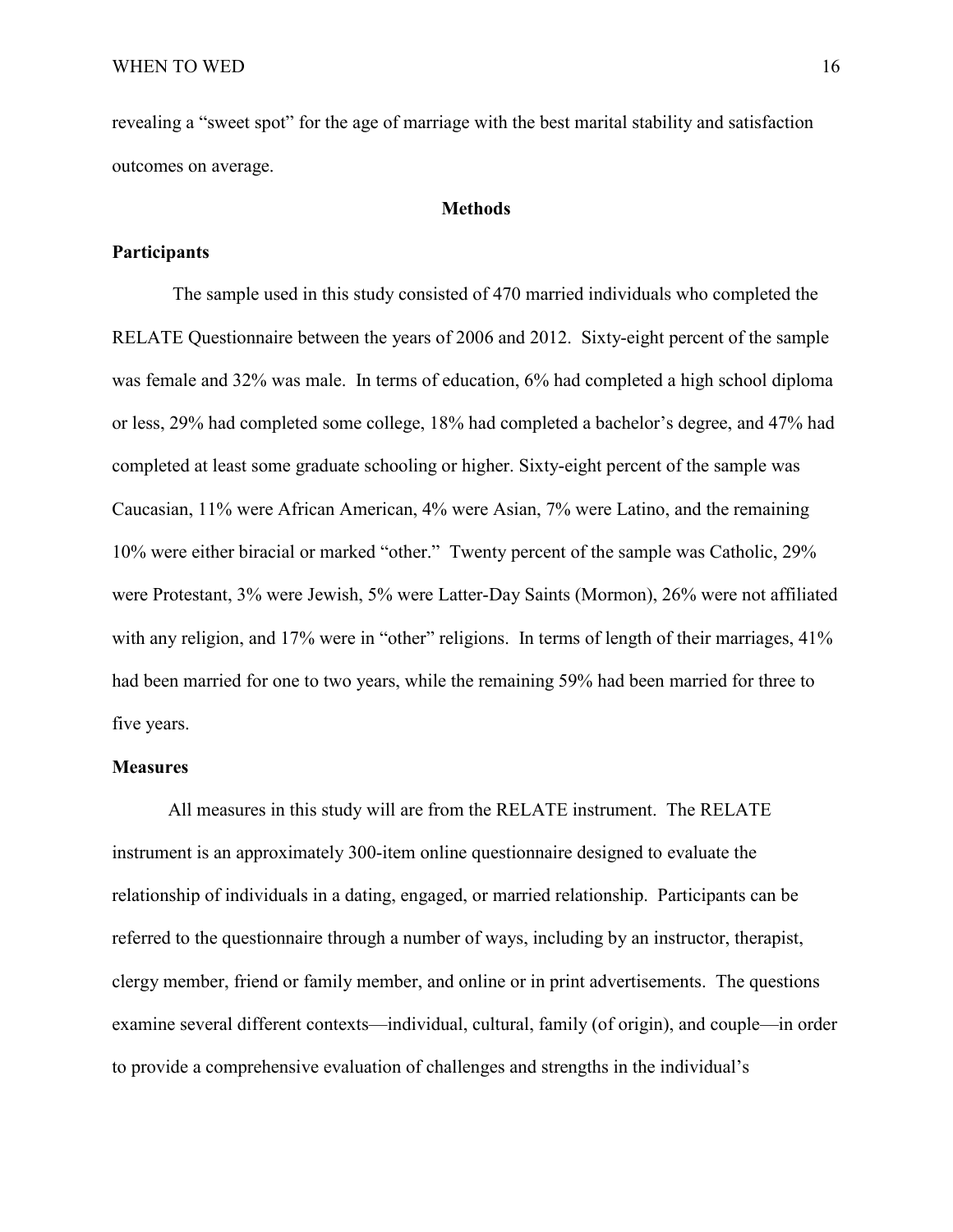relationships. These measures have been used in previous publications (See Busby, Holman, & Taniguchi, 2001).

**Age of Marriage.** Age of marriage was calculated by subtracting how long the participants reported they have been in their marriage from their current age at the time of the study. There are some obvious downsides to this method of gathering the age an individual was when they first married. These are mentioned by Rockwell (1978) when he reviewed and critique another age of marriage study in which the age at first marriage was measured in the same manner. Rockwell (1978) argued that it is common practice to measure age at marriage by whole years, but by doing so, we might experience "age-heaping." For example, two people may both put down that they are 25 when answering how old they are, but one may be just a few weeks away from their  $26<sup>th</sup>$  birthday and the other may have just recently celebrated their  $25<sup>th</sup>$ . This difference can be a potentially meaningful one, especially when studying the differences between age groups such as those who married when they were 24 to 25 and those who married between the ages of 25-30.

However, Lee (1978) in a response to Rockwell argued that it is difficult to get measures from secondary data sets, like RELATE in this case, to measure a construct exactly as you would like it to, so it is necessary to do the best with what is given. Lee (1978) states that as long as researchers are explicit and describe the methods used, other scholars can then interpret them with caution and can then make their own judgment. To help address some of the potential problems, participants were limited to 45 years of age and younger and the length of the relationship was restricted to one to five years in length. These restrictions limit possible errors in the estimation of the age of marriage to one year at most. This study then categorized age of marriage into four different groupings, namely, "*adolescent marriage*" for those who married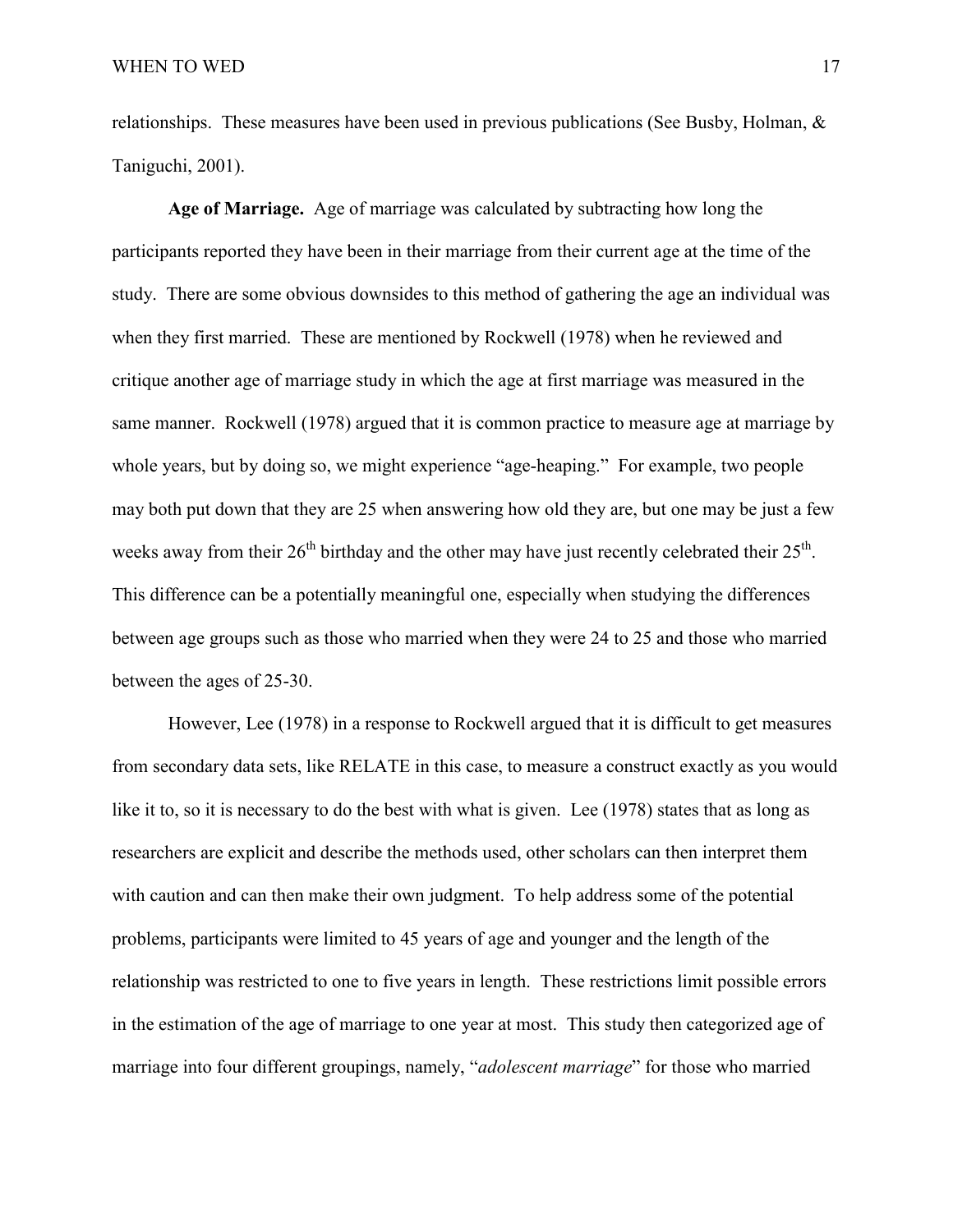before the age of 20, "*early marriage*" for those who married between the ages of 20-24, "*normative marriage*" for those between the ages of 25-30, and "*later marriages*" for those who married after 30.

**Relationship Satisfaction.** Relationship satisfaction was measured using the RELATE *Relationship Satisfaction* scale. The relationship satisfaction scale is a seven item measure using a 5-point Likert scale ranging from "Very Dissatisfied" to "Very Satisfied," where higher scores indicate greater relationship satisfaction. The items on this scale asked about satisfaction in physical intimacy, love experienced, how conflicts are resolved, relationship equality, time together, quality of communication, and the overall relationship with their partner. In order to understand whether the questions in this scale reliably measure the same latent variable (relationship satisfaction) a Cronbach's alpha was run. The alpha value was considered excellent  $(\alpha = .923)$  and therefore the scale was appropriate to use in our analysis.

**Relationship Stability.** Relationship stability was measured using the RELATE *Relationship Stability* scale. The relationship stability scale is a three item measure using a 5 point Likert scale ranging from "Never" to Very Often," where higher scores indicate greater relationship stability. The items on the scale ask how often participants thought their relationship might be in trouble, how often they discussed ending the relationship with their partner, and how often they have broken up or separated and then gotten back together. Cronbach's Alpha was considered good ( $\alpha$  = .815) and therefore appropriate to use in our analysis.

**Sexual Satisfaction.** Sexual satisfaction was measured using the RELATE *Sexual Satisfaction* scale. The sexual satisfaction scale is a six item measure using a 5-point Likert scale ranging from "Never" to "Very Often." The items for this scale are based on the documented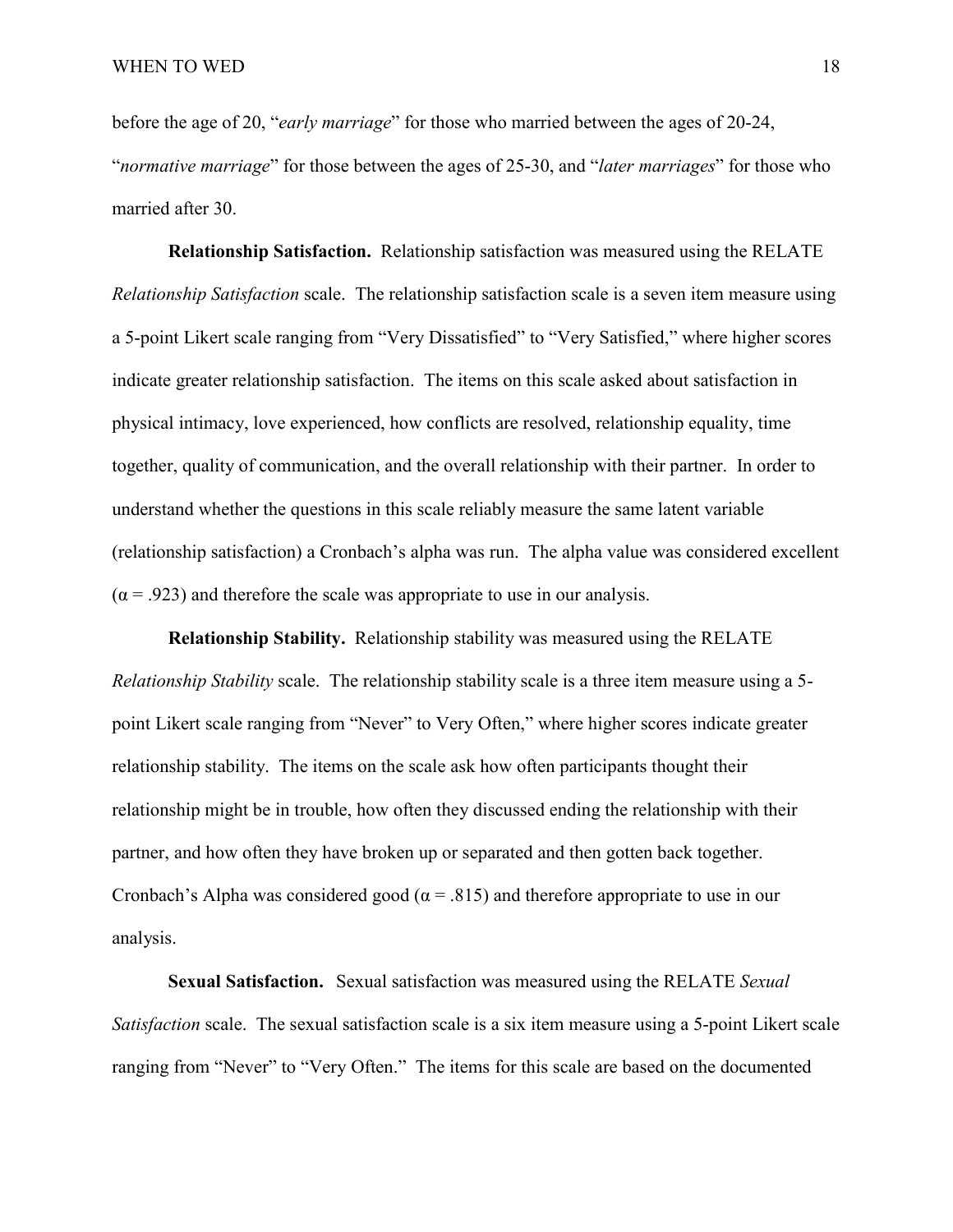observation that "there are various degrees of and components to sexual satisfaction. People may be more satisfied with some aspects of their sexual lives than with others," (Young, Luquis, Denny, and Young, 1998, p. 116). The sexual satisfaction scale uses many different aspects of a person's sexual experience to encapsulate this. Scale questions include: "Are you satisfied with the amount of variety in your sex life with your partner?" "Do you find the sexual relationship with your partner satisfactory?" "Do you feel there is love and affection in your sexual relationship?" "Are you satisfied with the amount of time you and your partner spend in foreplay?" "Do you have sexual intercourse as often as you would like?" and "Do you feel satisfied with the amount of time your partner spends on intercourse itself?" Cronbach's Alpha was considered good ( $\alpha$  = .861) making this scale appropriate to use in our analysis.

**Sexual Frequency.** To measure sexual frequency, participants were asked about how often they currently have sex with their partner. Answers included: "More than once a day," "Five to seven times a week," "Two to four times a week," "About once a week," "Once to three times a month," "Less than once a month," and "Never, because of illness, lack of opportunity, or other reasons."

**Problem Areas.** Problem areas was measured using the RELATE *Problem Areas* scale. The problem areas scale is a sixteen item measure using a 5-point Likert scale ranging from "Never" to "Very Often," with higher scores indicating fewer problem areas. This scale asked participants how often the following were problem areas in their relationship: financial matters, communication, having and rearing children, intimacy/sexuality, the participant's and their partner's parents, roles, participant's and partner's weight, who's in charge, time spent together, time spent using media, types of media used, substance/chemical use, and religion/spirituality.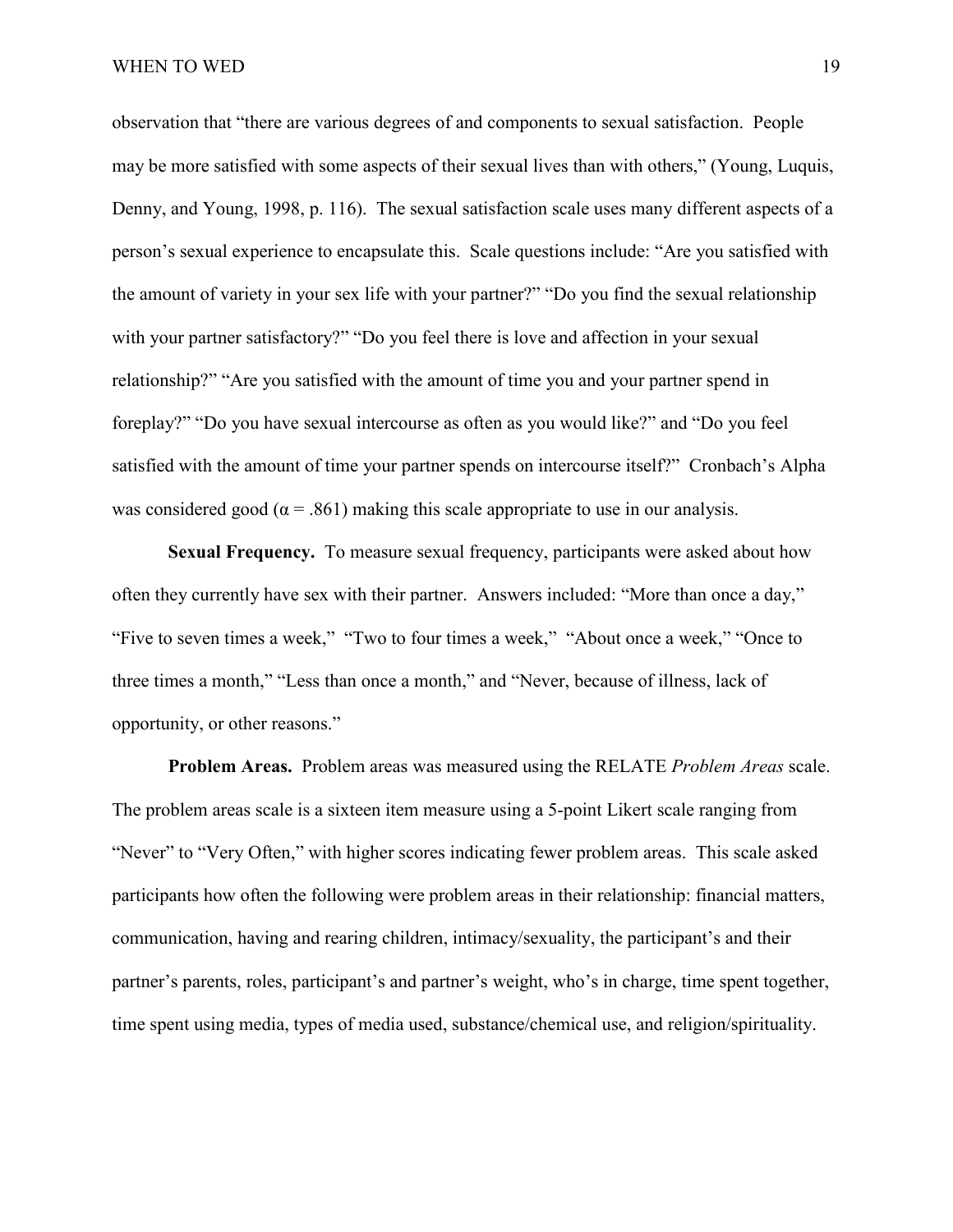Cronbach's Alpha measured the scale's internal reliability as good ( $\alpha$  = .812) and therefore appropriate to use in the analysis.

**Effective Communication.** Effective communication was measured using the RELATE *Effective Communication* scale. The effective communication scale uses the mean of four subscales, namely, Empathy, Love, Clear Sending, and Soothing. Higher scores indicate more effective communication. These four subscales are similar to those used by Holman and Jarvis (2003) as well as Gottman et al. (1998), specifically positive affect (love), empathy, and soothing. Cronbach's Alpha for this scale was considered acceptable ( $\alpha$  = .757) and appropriate to use in the analysis.

**Conflict.** Conflict was measured using the RELATE *Conflict* scale. The conflict scale uses the combined mean of four subscales, namely, Non-critical, Respect, Not Overwhelmed, and Nonwithdrawal. Higher scores indicate less conflict. These subscales are also similar to the measures used by Holman and Jarvis (2003) and Gottman et al. (1998), which are criticism (noncritical), contempt (respect), withdrawal (non-withdrawal), and flooding (not overwhelmed). The items in this study are labeled opposite to those used in the previously mentioned study to reflect that higher scores would indicate less negative behavioral processes. Cronbach's Alpha for this scale was considered good ( $\alpha$  = .839) and therefore appropriate to use in the analysis.

**Controls.** Because it is known that *religiosity*, *education*, and *gender* can influence age at marriage and may be alternative explanations for the findings in this study, these variables have been controlled for in the analysis. The Religiosity scale consisted of three questions that evaluated how often respondents attended church, how often they prayed, and how often spirituality was an important part of their life. The internal consistency reliability coefficient for the Religiosity scale was .89. Additional research has shown this scale to have test-retest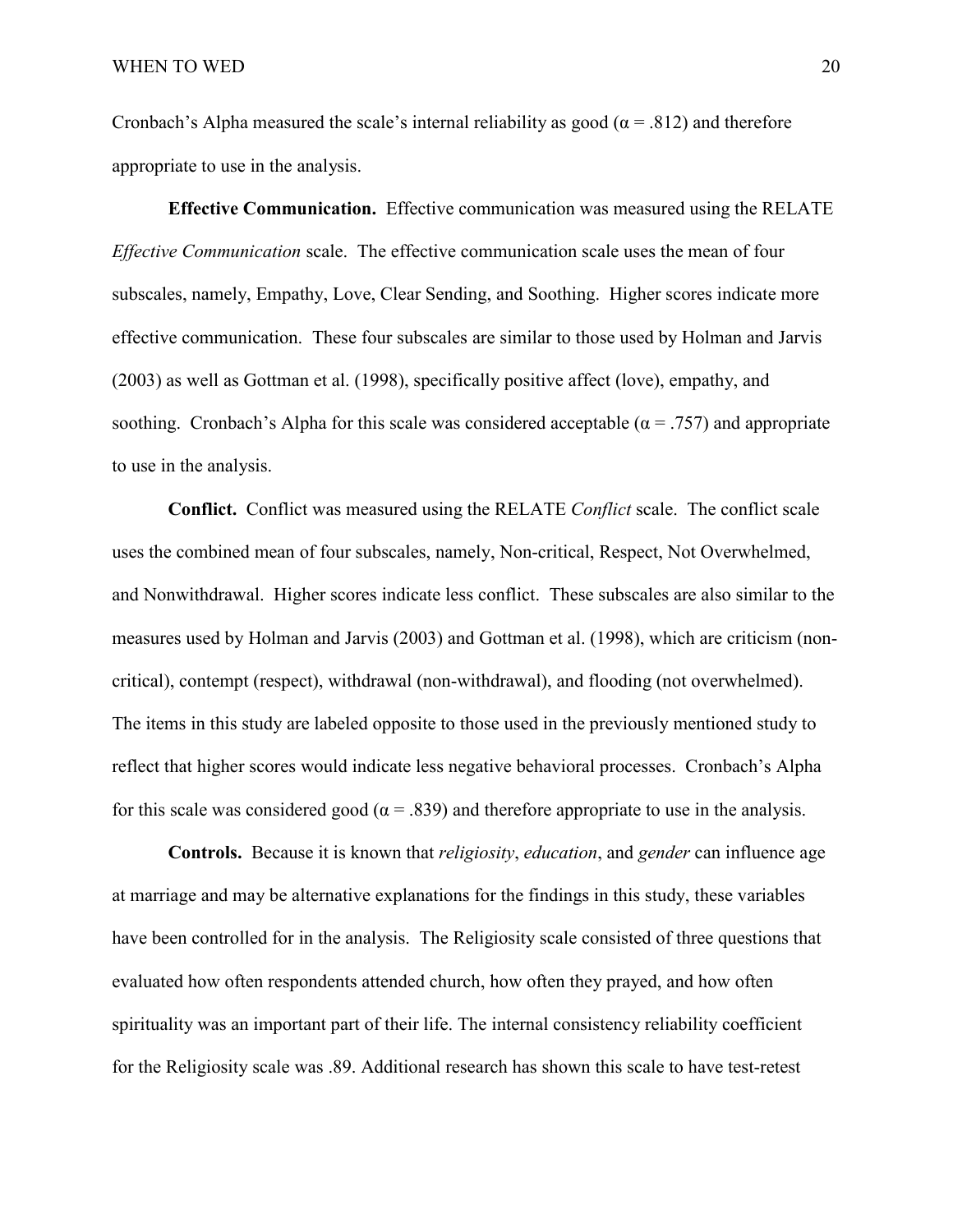reliability scores of .86 to .88 (Busby et al, 2001). Education and gender were also used as control variables and were single item demographic variables.

## **Analysis Plan**

<span id="page-27-0"></span>The analyses for this study were conducted in a three-step process. The *first step* involved calculating age of marriage groups. This study divides age of marriage into four groups, namely, "*adolescent marriage*" for those who married before the age of 20 (n = 30; 6.4% of the sample), "*early marriage*" for those who married between the ages of 20-24 (n = 157; 33.4% of the sample), "*normative marriage*" for those between the ages of 25-30 (n = 167; 35.5% of the sample ), and "*later marriages*" for those who married after 30 (n = 116, 24.7% of the sample). The *second step* involved calculating frequency differences on the dependent variables of sexual satisfaction and emotional closeness between age of marriage groups. These analyses helped to determine base levels of comparison between the groups and provide context to later group statistical comparisons. The *third step* of the analyses involved conducting a multivariate analysis of variance (MANOVA) to compare differences between the Age of Marriage groups. MANCOVA was the most appropriate statistical technique to utilize in this study because it allowed group mean comparisons on multiple, correlated dependent variables. In order to control for Type I error, I included all dependent variables in one analysis, as well as using the Bonferroni method across pairwise comparisons.

#### **Results**

<span id="page-27-1"></span>I ran a one-way multivariate analysis of covariance (MANCOVA) to determine if there was a significant difference in Relationship Satisfaction, Relationship Stability, Sexual Satisfaction, Problem Areas, Effective Communication, Conflict, and Sexual Frequency variables between Age of Marriage groups, while controlling for education, religious orientation,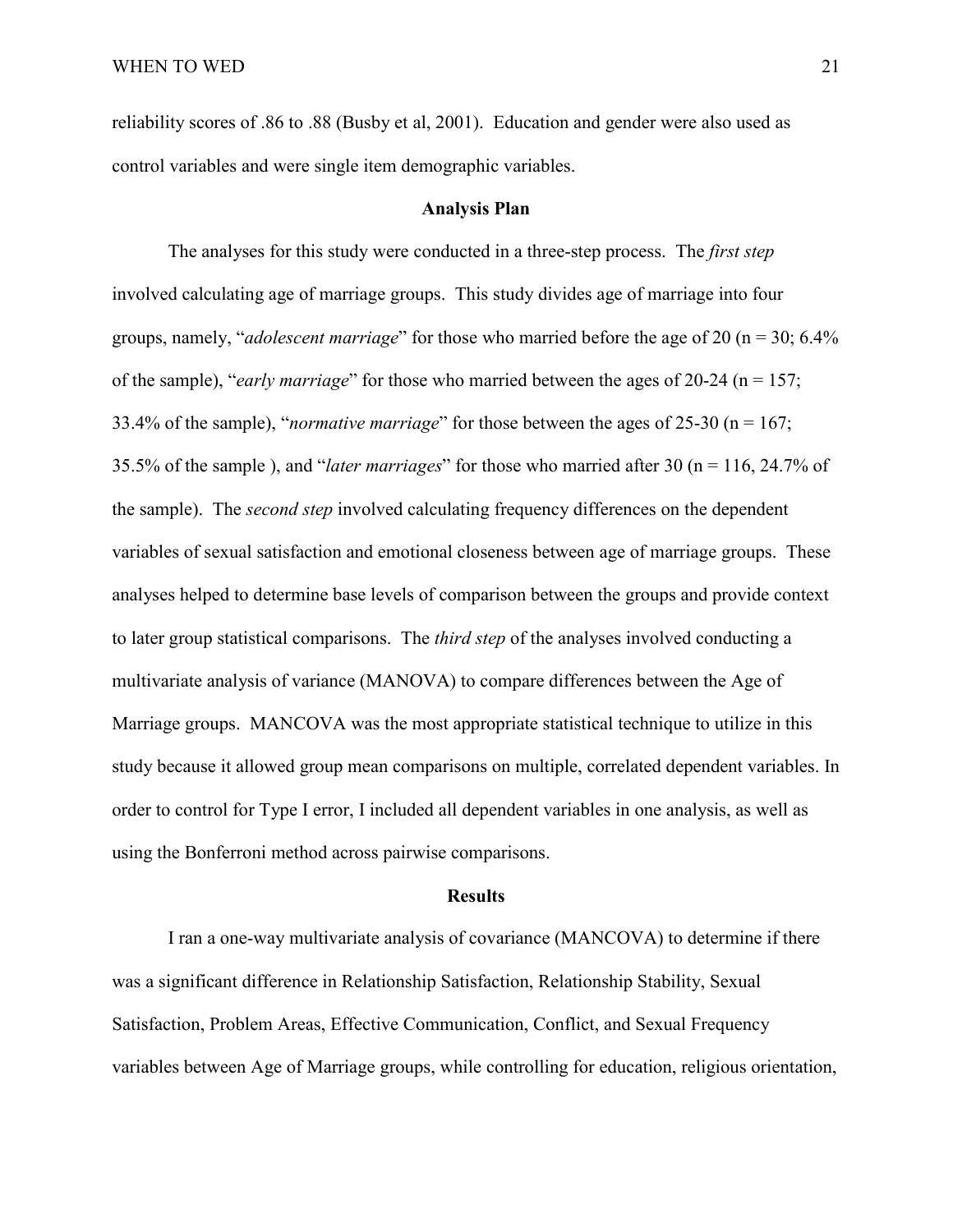and gender. From the multivariate tests, Wilks'  $\Lambda$  showed that age of marriage ( $\Lambda = .870$ , F (21,  $1301.322$ ) = 3.079,  $p = .000$ ) was significant, even after controlling for religiosity, education, and gender.

Because the multivariate test for Age of Marriage was significant, it was appropriate to consider the univariate results. To evaluate the effect sizes of the independent variables on the dependent variables, the partial eta squared statistic  $(\eta^2)$  was used. The univariate F-tests associated with all dependent variables were significant: Relationship Satisfaction (F  $(3, 459)$ ) = 14.278,  $p = .000$ , partial  $\eta^2 = .085$ ), Relationship Stability (F (3, 459) = 8.679,  $p = .000$ , partial  $\eta^2$ = .054), Sexual Satisfaction (F (3, 459) = 5.405,  $p = .001$ , partial  $n^2 = .034$ ), Effective Communication (F (3, 459) = 8.290,  $p = .000$ , partial  $\eta^2 = .051$ ), Conflict (F (3, 459) = 6.029,  $p =$ .000, partial  $\eta^2 = .038$ ), Problem Areas (F (3, 459) = 5.887, *p* = .001, partial  $\eta^2 = .037$ ), and Sexual Frequency (F (3, 459) = 9.038,  $p = .000$ , partial  $\eta^2 = .056$ ).

With significant multivariate and univariate *F*-tests, I then explored the specific differences between age of marriage groups and the dependent variables using pairwise comparisons. The estimated means comparison for Age of Marriage groups on the dependent variables is reported in Table 1.

For Relationship Satisfaction, the adolescent marriage group scored significantly better than both the normative and later marriage groups, with 46.7% of the adolescent group reporting they were "satisfied" or "very satisfied" with their relationship, compared to only 31.7% in the normative group and 23.3% in the later group. The early marriage group also fared better than the normative and later groups, with 46.5% reporting they were "satisfied" or "very satisfied". There was no statistically significant difference between the adolescent and early marriage groups.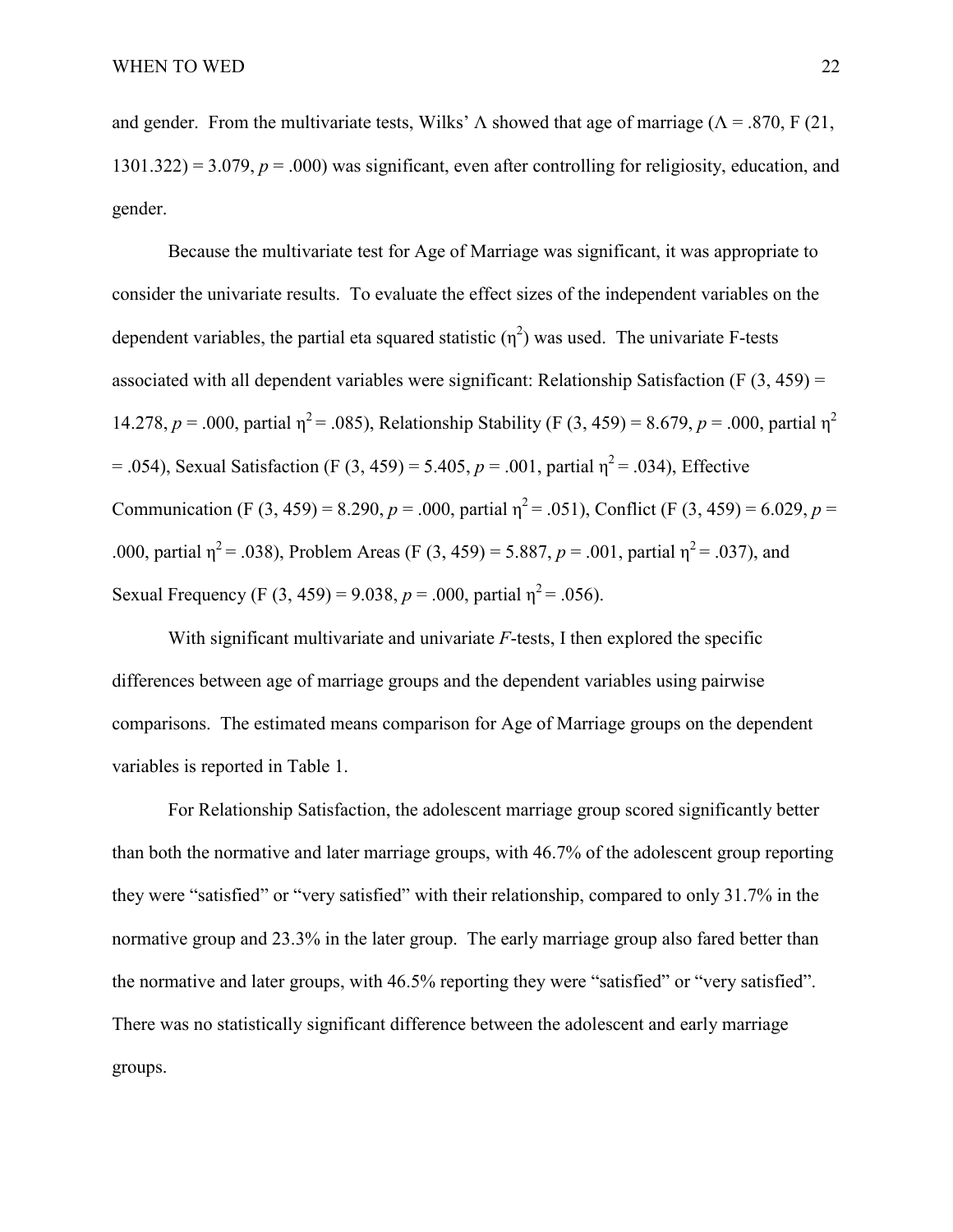The adolescent and early marriage groups both reported better outcomes than the later marriage group for Relationship Stability, with 73.7% of the adolescent group and 67.5% of the early group reporting they "rarely" or "never" had issues with stability in their relationship, compared to only 41.4% of the later marriage group. There were no other significant between group differences for Relationship Stability.

For the Sexual Satisfaction variable, the early marriage group fared significantly better than both the normative and later marriage groups, with 34.4% reporting they were "satisfied" or "very satisfied" with their sexual relationship, compared to only 21% and 19.8% of the normative and later marriage groups respectively. There was no significant difference between the adolescent marriage group and any other marriage group for Sexual Satisfaction.

Both the adolescent and early marriage groups reported significantly fewer Relationship Problems than did both the normative and later marriage groups, with 43.3% of the adolescent group and 37.6% of the early group reporting they "rarely" or "never" had relationship problems, compared to 28.7% for the normative group and 25% for the later group. There was no significant difference between the adolescent and early marriage groups, nor was there a significant difference between the normative and later marriage groups.

Additionally, while there was no significant difference between the adolescent group and early marriage group, both scored significantly higher for Effective Communication than did the normative and later marriage groups. These groups scored 46.7% and 43.9% respectively in the "very effective" and "effective" range, compared to only 27.5% for the normative group and 20.7% for the later group.

Finally, the adolescent marriage group and early marriage group reported significantly less conflict than did the later marriage group, with 40% of the adolescent group and 24.2% of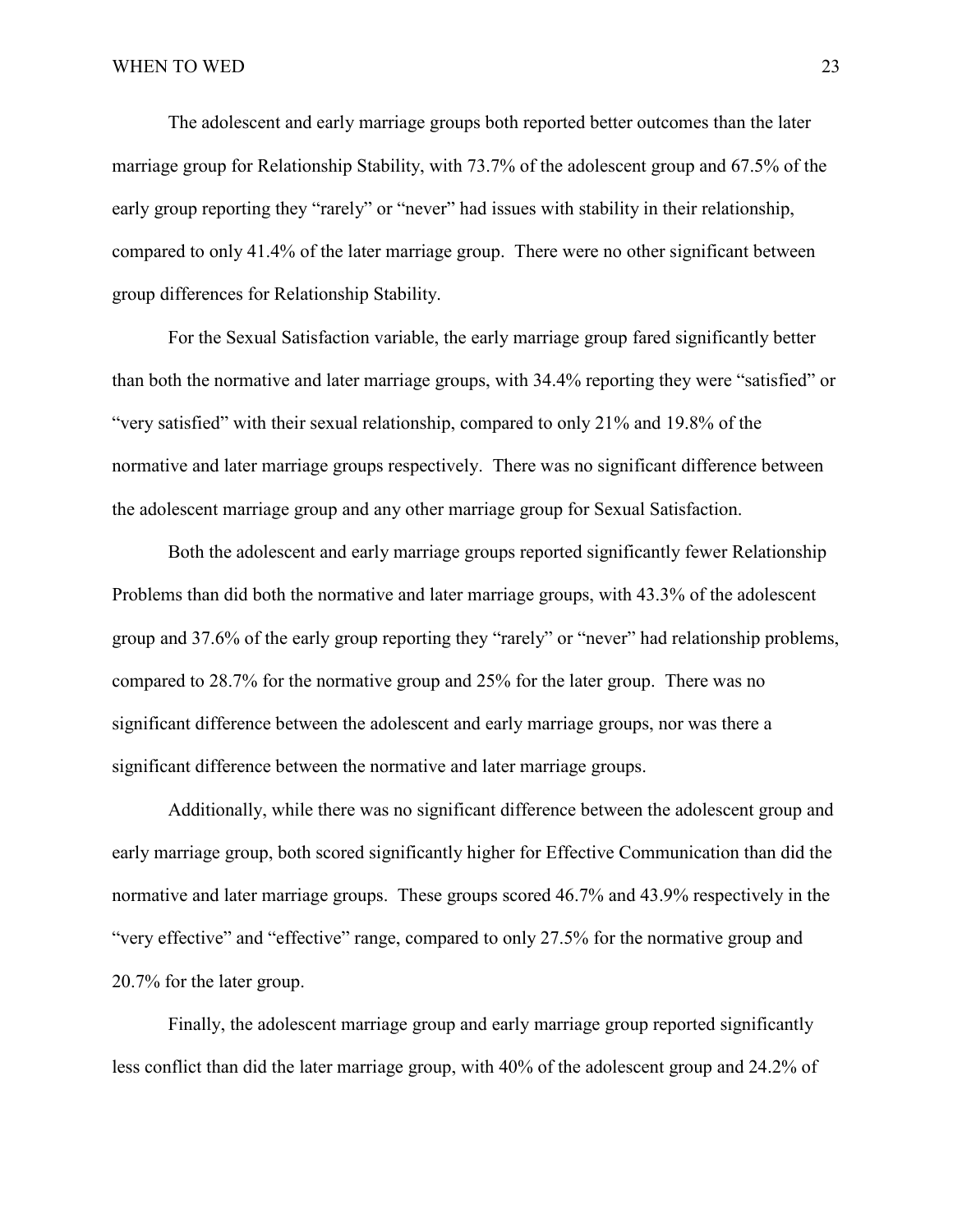the early group reporting less conflict than the later marriage group at 12.1%. There were no other between group differences.

When asked how often participants are currently having sex, the early marriage groups reported having, on average, sex more frequently statistically than both the normative and later marriage groups. There was no significant difference between the adolescent marriage group and the early marriage group. Figure 1 illustrates how often the participants across the age of marriage groups currently have sex with their partners. About 67% percent of the adolescent marriage group, 45% of the early marriage group, and 45% of the normative marriage group reported having sex once a week or more compared to 41% of the later marriage group. Interestingly, 18.1% of the later marriage group and 20% of the adolescent marriage group reported never having sex because of illness, lack of opportunity, or other reasons compared to only 9.6% of the early marriage group, and 3.6% of the normative marriage group.

#### **Discussion**

<span id="page-30-0"></span>The purpose of this study was to examine more closely how relationship satisfaction, relationship quality, sexuality satisfaction and frequency, problem areas, effective communication, and conflict differs according to the age at which a person marries. Building off of previous research, we hypothesized that the data would fit the "Balanced is Better" theoretical approach, namely that those who wait until after their adolescent years to marry but don't wait too long will have better outcomes. Our findings did indeed support our hypothesis. Across the board, those in earlier marriages fared better in all outcomes than did those who married into their thirties and beyond. Interestingly, we also found that in many instances, those who married earlier also fared better than those who were in the normative age of marriage group, thus ruling out the "Later is Better" theoretical approach. There were no significant differences between the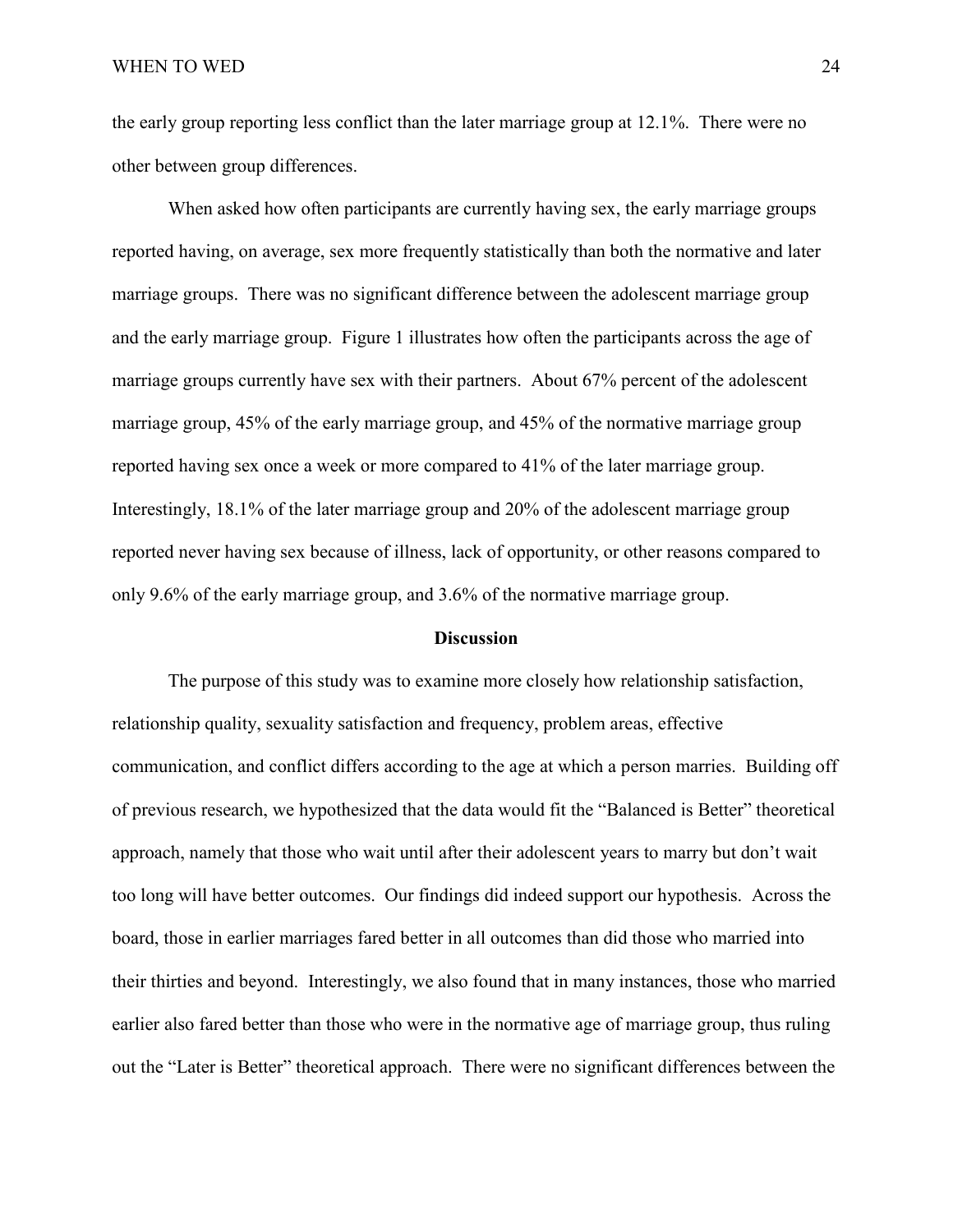WHEN TO WED 25

adolescent and early marriage groups, which we would expect to find if the "Earlier is Better" theory were to hold true, therefore we can safely say that the "Balanced is Better" theoretical approach better fits the data. However, it is interesting to note that while those in the adolescent marriage group may not be significantly better than the earlier marriage group, they were also not significantly worse. This alone is an important finding, and many of the theoretical explanations from the "Earlier is Better" approach may still be relevant. *Coordinated development theory,* for example, would state that if individuals wait until they are out of the adolescent years and marry in their early twenties, they may still be malleable enough to have a coordinated development with their partner and develop a couple identity, but they are not so fluid in that identity that as individuals they are without substance. As with the *destructive relationship experience theory,* those who marry in their early twenties may be avoiding a long history of destructive relationships but they still gain enough relationship experience in dating other people to find what characteristics they do and do not desire in a potential spouse.

Although the current study is valuable in its more in-depth assessment of marital quality and marital stability measures across age of marriage groups, it does have some limitations. The main limitation is that our study is not longitudinal. Longitudinal data is needed to determine if later marriages start off less satisfied than earlier marriages or if they progress to less satisfied over time. Because our data is cross sectional, it may be that we are capturing data from different stages of relationships, though the current study aimed to avoid that as much as possible by capping the length of marriage to five years. Longitudinal data would give a better picture of the relationship over the course of the relationship rather than at one moment in time.

Another limitation in the current study is that some of the adolescent and earlier marriages may have had more time for those with poor relationships to drop out of the sample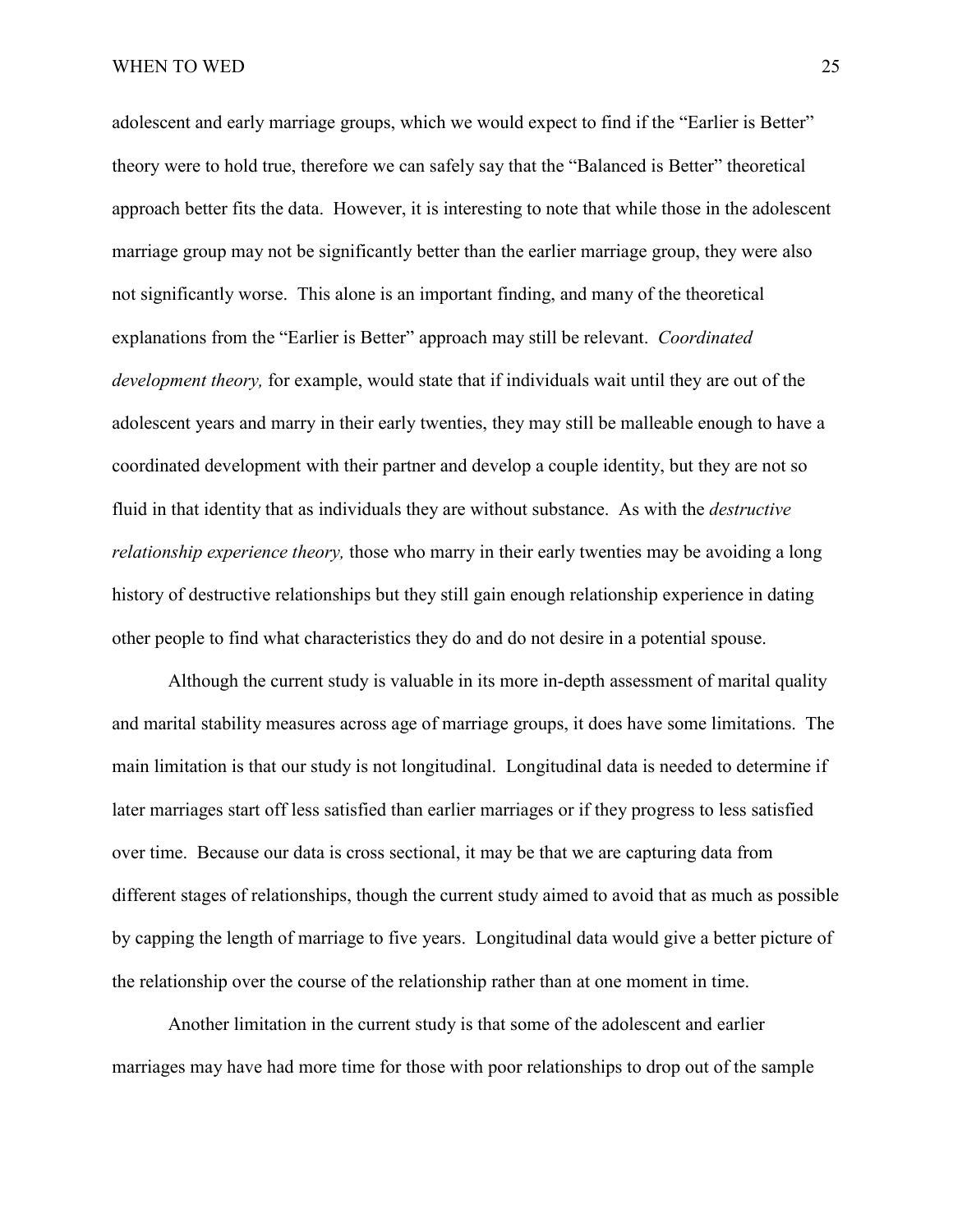due to divorce. The adolescent marriage group should be seen as stable teenage marriages since it is likely that adolescent marriages which ended in divorce are not included in the sample. The higher scores for adolescent marriages should be seen as selective and the reader should interpret these scores with some skepticism. It is interesting to note, however, that Glenn et al. (2010) suggested that it may be better for individuals to marry young and potentially divorce while there are fewer obstacles to divorce rather than end up in an unsatisfying marriage. Our data would support this because those who marry during their adolescent years and stay together have more satisfying marriages than those who prolong marriage.

# <span id="page-32-0"></span>**Implications and Future Research**

The implications of this study are far spread. First and foremost, if we want to encourage better marital relationship and outcomes, it is important to know that delaying marriage does not guarantee a higher marital satisfaction, sexual satisfaction, more effective communication, fewer problems, or less conflict. In fact, this study even suggests that older marriages can no longer depend on simply less likely to end in divorce, as we found that even marital stability is greater for those who marry at an earlier age. If we as a society want to promote better marital outcomes, we must shift our current way of thinking from "later is better" to a "just right" or "earlier is better" mentality. This study also suggests that it would be beneficial for us to offer more social and cultural support for those who choose to enter into marriage at an earlier age to encourage these better outcomes.

Future research should further explore whether marrying at a later age *cause* couples to have less marital satisfaction and stability, or if it a certain *type of personality* that marries later and subsequently has poorer relationship skills. As Wolfinger (2015) hypothesized, the reason we see that later marriages are less satisfied may be due to a selection effect, namely, that those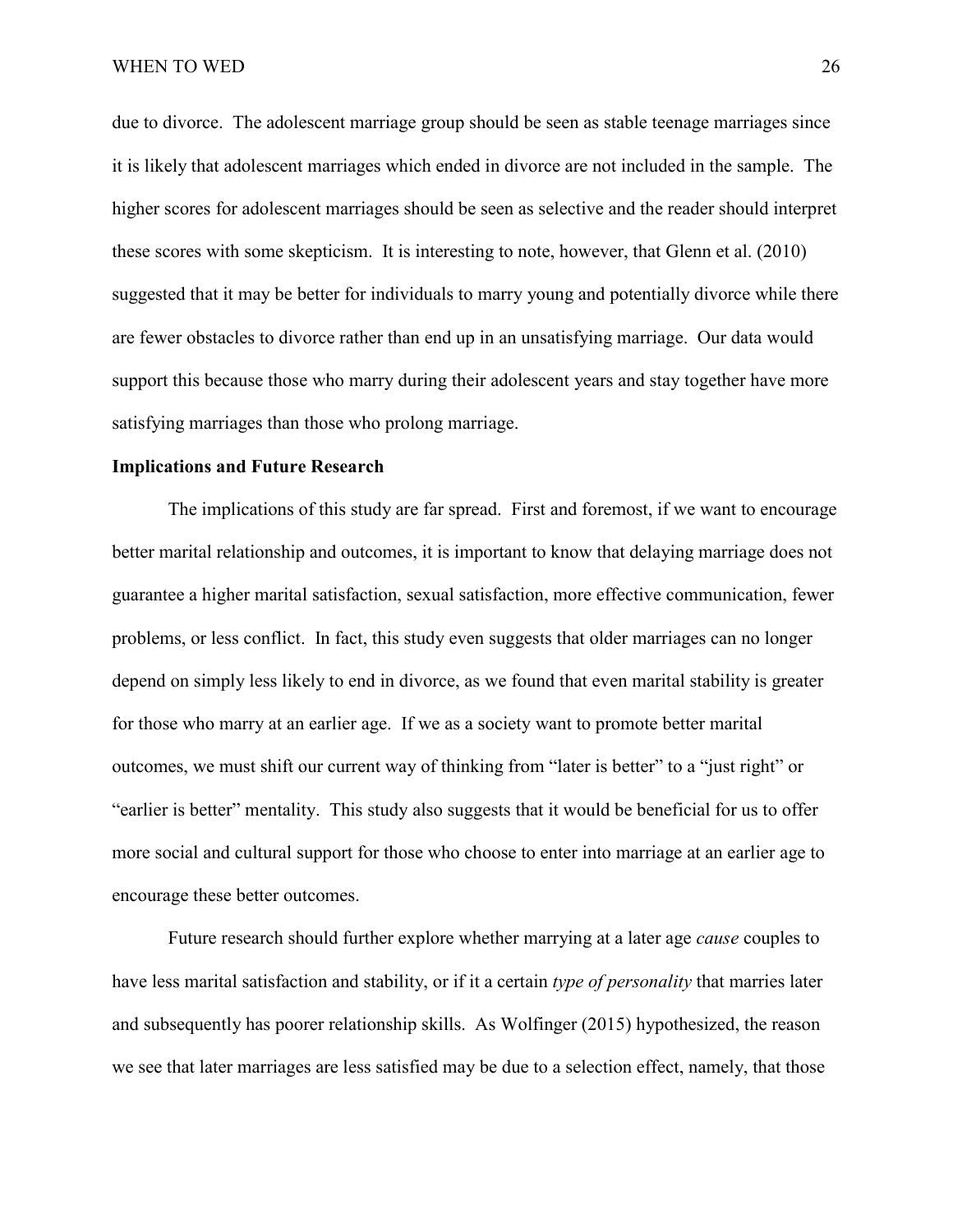who are more suited to marriage and make better spouses partner up early on while those who are less suited to marriage marry later. In other words, it may be that a certain *type* of individual is more likely to delay marriage than others, and those who delay marriage until they are into their thirties and beyond may have fewer desirable marital qualities. In order to broaden our understanding of the impact of age of marriage on marital satisfaction, future research should also examine other aspects of the couple relationship, such as finances, similar values, coparenting, relationship history, etc. By examining different areas of a couple's relationship, we get a bigger picture of what is really happening within the couple relationship. Future research may find that while those who marry later may fare worse in terms of sexual satisfaction and the behavioral processes examined here, they may actually be faring better in areas such as financial stability and child rearing practices, both of which are known to contribute to marital outcomes.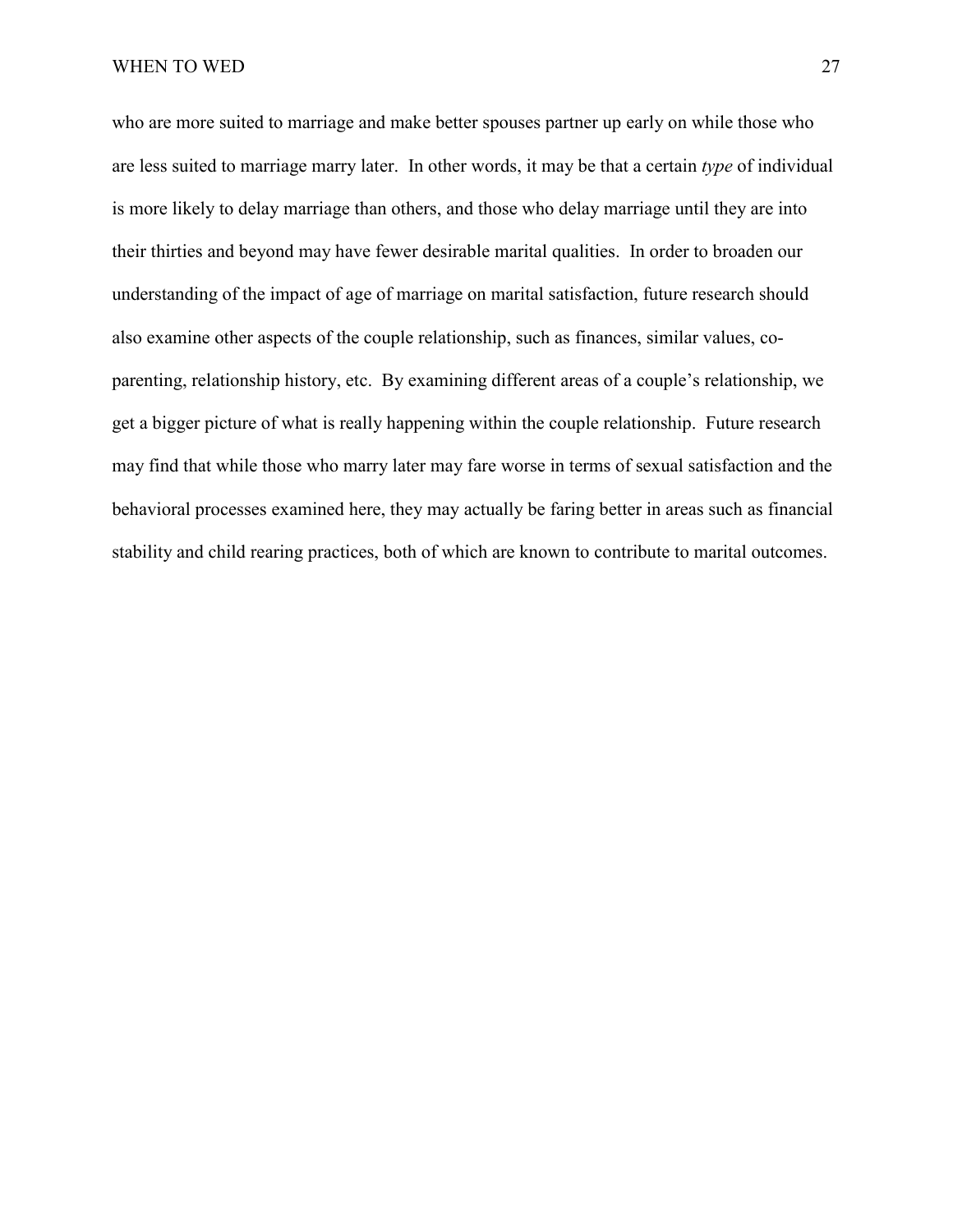#### **References**

- <span id="page-34-0"></span>Amato, P. R., Booth, A., & Johnson, D. R., (2007). *Alone together: How marriage in America is changing.* Cambridge, MA: Harvard University Press.
- Becker, G. S., Landes, E. M., & Michael, R. T. (1977). An economic analysis of marital instability. *Journal of Political Economy*, *85*(6), 1141-1187.
- Bennett, N. G., Blanc, A. K., & Bloom, D. E. (1988). Commitment and the modern union: Assessing the link between premarital cohabitation and subsequent marital stability. *American Sociological Review, 53*(1), 127-138.
- Bumpass, L. L., Martin, T. C., & Sweet, J. A. (1991). The impact of family background and early marital factors on marital disruption. *Journal of Family Issues, 12*(1), 22-42.
- Bumpass, L. L., & Sweet, J. A. (1970). Differentials in marital stability: 1970. *American Sociological Review, 37*(6), 754-766.
- Busby, D. M., Holman, T. B., & Taniguchi, N. (2001). RELATE: Relationship evaluation of the individual, family, cultural, and couple contexts. *Family Relations: An Interdisciplinary Journal Of Applied Family Studies*, *50*(4), 308-316.

doi:10.1111/j.17413729.2001.00308.x

Glenn, N. D., Uecker, J. E., & Love, R. W. B. Jr, (2010). Later first marriage and marital success. *Social Science Research*, *39*, 787-800.

Gottman, J. M. (1994). *What predicts divorce?* NJ: Erlbaum.

- Gottman, J. M., Coan, J., Carrere, S., & Swanson, C. (1998). Predicting marital happiness and stability from newlywed interactions. *Journal of Marriage and Family, 60,* 5-22.
- Heaton, T. B. (2002). Factors contributing to increasing marital stability in the United States. *Journal of Family Issues, 23*(3), 392-409.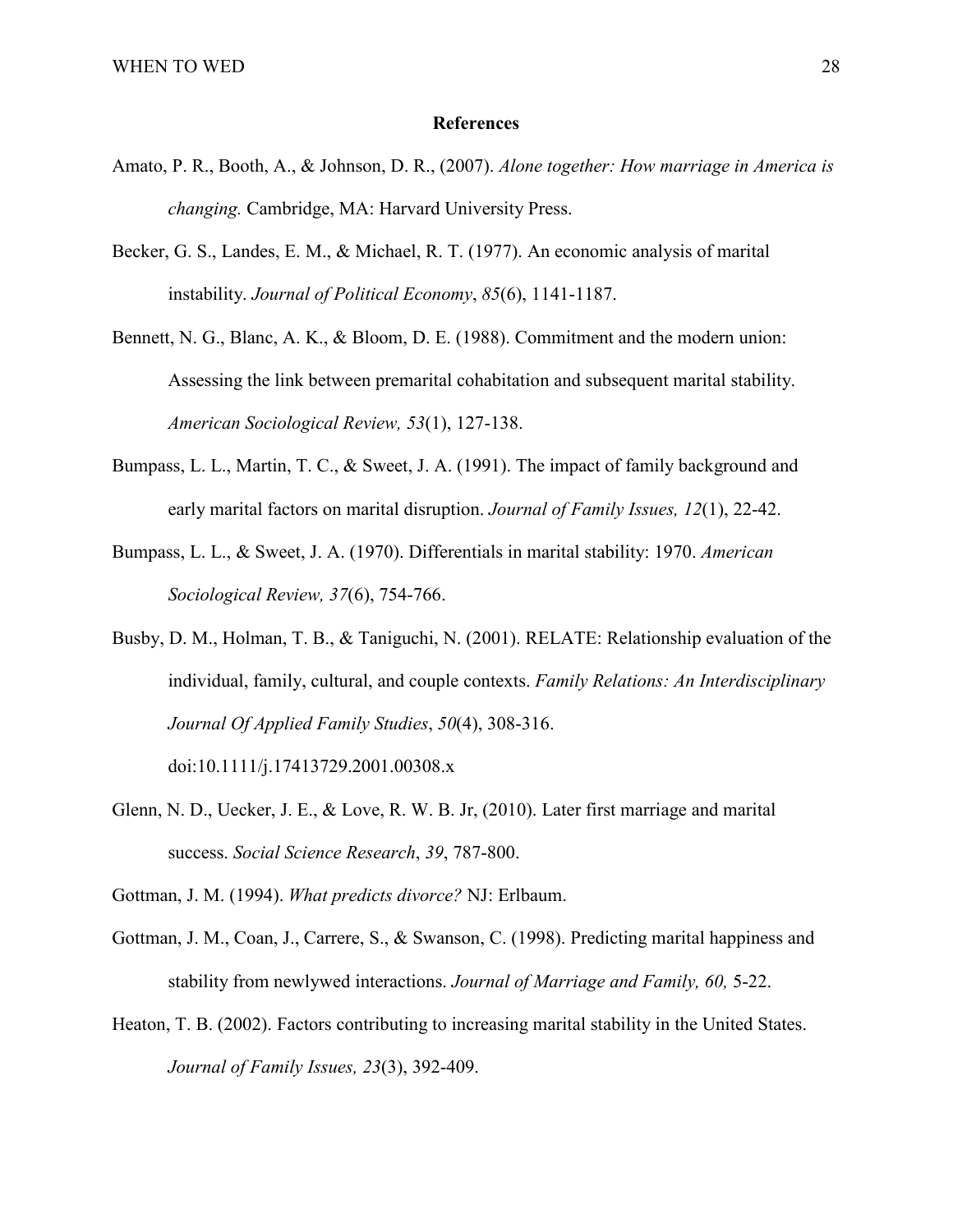- Holman, T. B. & Jarvis, M. O. (2003). Hostile, volatile, avoiding, and validating couple-conflict types: An investigation of Gottman's couple-conflict types. *Personal Relationships, 10,*  267-282.
- Hymowitz, K., Carroll, J. S., Wilcox, W. B., & Kaye, K. (2013). *Knot Yet.* Retrieved from twentysomethingmarriage.org
- Lehrer, E. L. & Chen, Y. (2013). Delayed entry into first marriage: Further evidence on the Becker-Landes-Michael hypothesis. *Demographic Research, 29*, 521-542.
- Lehrer, E. L. (2008). Age at marriage and marital instability: Revisiting the Becker-Landes-Michael hypothesis. *Journal of Population Economics, 21,* 463-484. doi: 10.1007/s00148-006-0092-9.
- Menken, J., Trussell, J., Stempel, D., & Babakol, O. (1981). Proportional hazards life table models: An illustrative analysis of socio-demographic influences on marriage dissolution in the United States. *Demography, 18*(2), 181-200.
- Riley, N. S. (2013). *'Til faith do us part: How interfaith marriage is transforming America.* New York: Oxford University Press.
- Rockwell, R. C. & Lee, G. R., (1978). Comment on age at marriage and marital satisfaction. *Journal of Marriage and Family, 40*(2), 213-217.
- Rotz, D., (2011). *Why have divorce rates fallen? The role of women's age at marriage.* Retrieved from http://papers.ssrn.com/sol3/papers.cfm?abstract\_id=1960017
- South, S. J. (1995). Do you need to shop around? Age at marriage, spousal alternatives, and marital dissolution. *Journal of Family Issues*, *16*(4), 432-449.
- U.S. Census Bureau, 2010. www.census.gov/population/socdemo/hh-fam/ms2.xls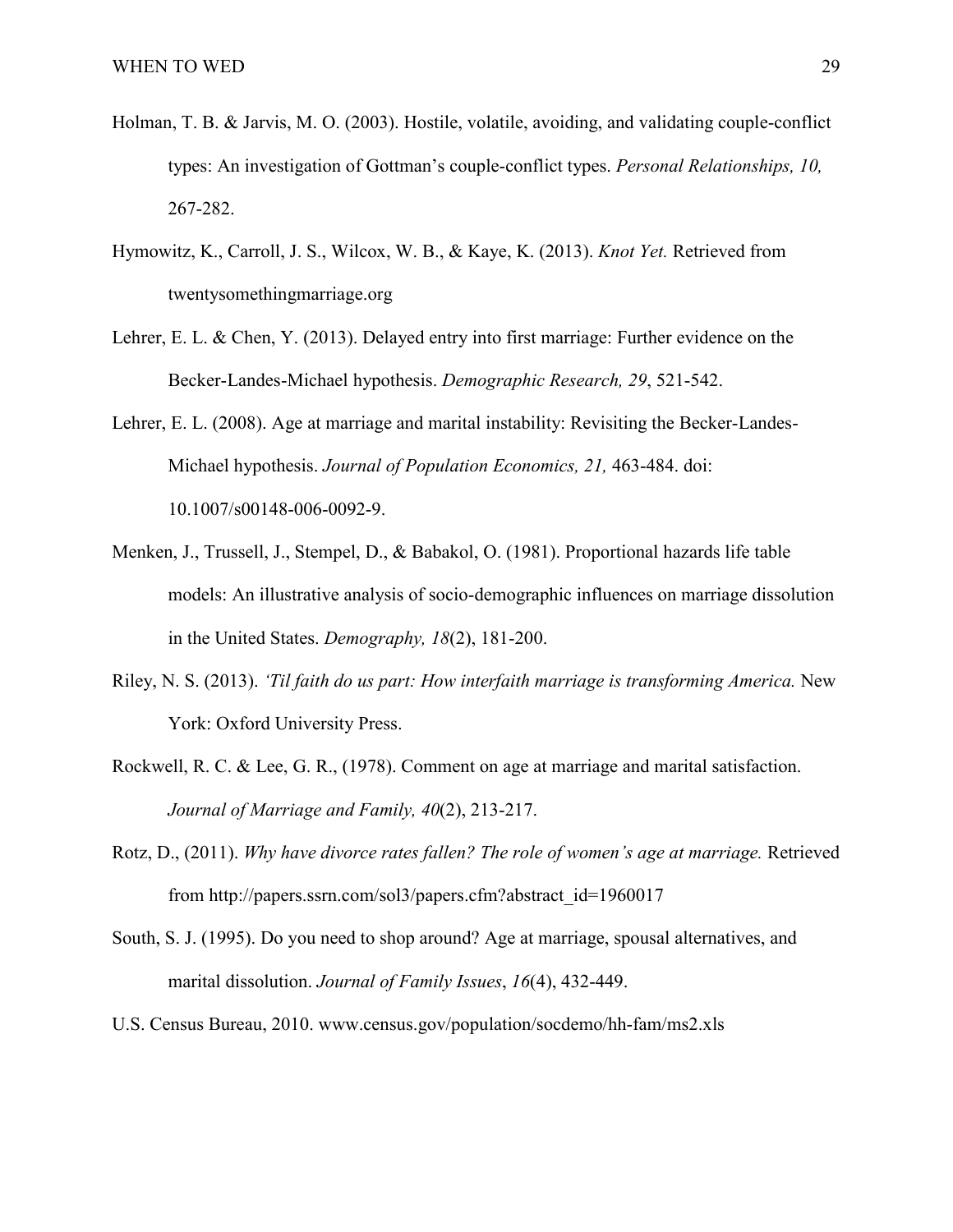- Wolfinger, N. H. (2015). *Want to avoid divorce? Wait to get married, but not too long.* Retrieved from http://family-studies.org/want-to-avoid-divorce-wait-to-get-married-but-not-toolong/
- Young, M., Luquis, R., Denny, G., & Young, T. (1998). Correlates of sexual satisfaction in marriage. *The Canadian Journal of Human Sexuality, 7*(2), 115-127.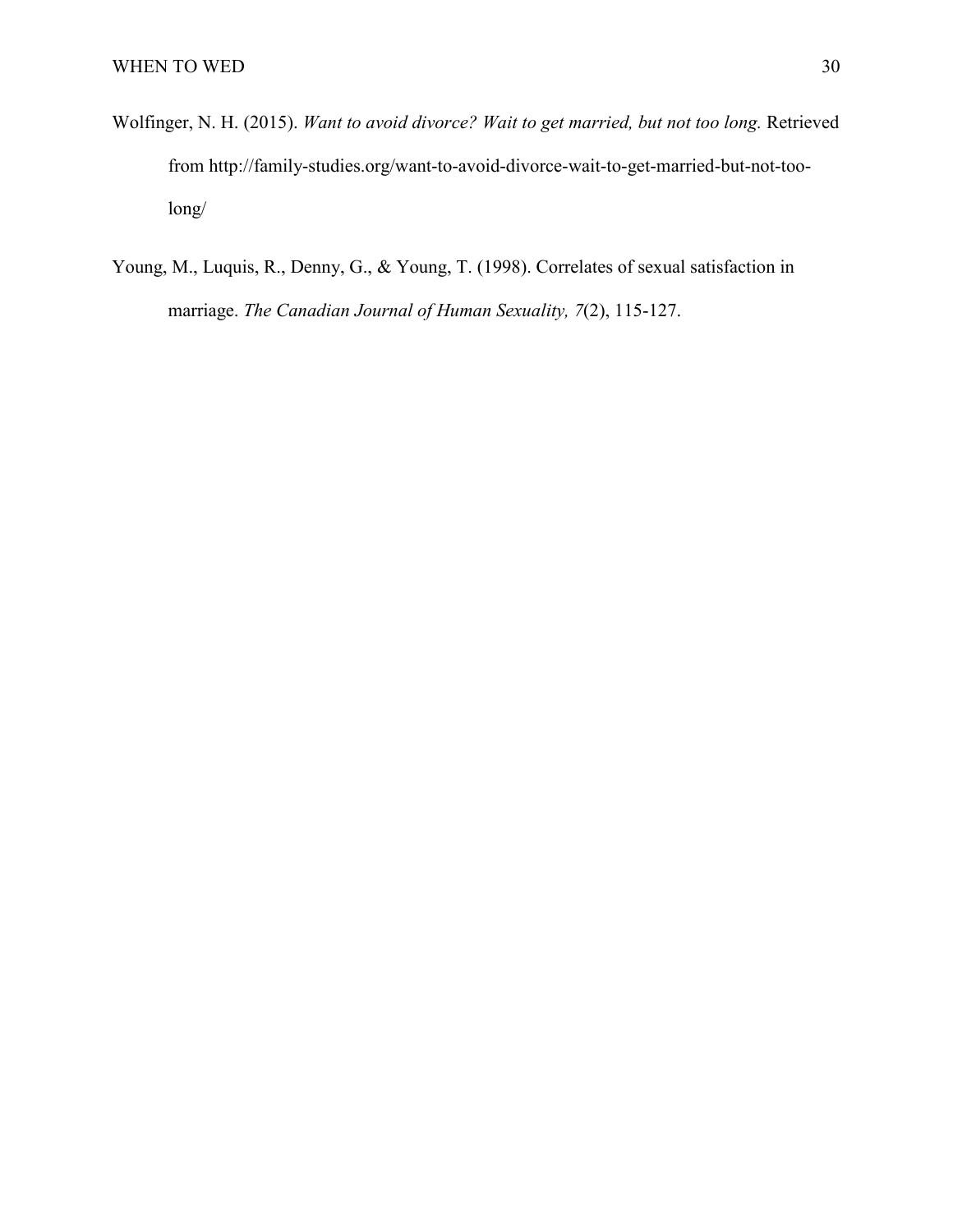# <span id="page-37-0"></span>Table 1

j,

|                              | Adolescent<br>Marriage $(>20)$<br>a | <b>Early Marriage</b><br>$(20-24)$<br>b   | Normative<br>Marriage (25-29)<br>$\mathbf c$ | Later Marriage<br>(30<)<br>d |
|------------------------------|-------------------------------------|-------------------------------------------|----------------------------------------------|------------------------------|
| Relationship<br>Satisfaction | $3.57^{c^*, d^{**}}$                | $3.70^{c***, d***}$                       | $3.21^{a^*,b^{***}}$                         | $2.99^{a**}, b*$             |
| Relationship<br>Stability    | $4.06^{d**}$                        | $4.03^{d***}$                             | 3.85                                         | $3.53^{a**}, b***$           |
| <b>Sexual Satisfaction</b>   | 3.49                                | $3.49^{\text{c}^*,\,d^{**}}$              | $3.17^{b*}$                                  | $2.99^{b**}$                 |
| Sexual Frequency             | 4.80                                | $5.04^{\mathrm{c}^{**},\mathrm{d}^{***}}$ | $4.39^{b**}$                                 | $4.11^{b***}$                |
| Problem Areas                | $3.84^{\circ *}, d^{**}$            | $3.77^{c^*, d^{**}}$                      | $3.63^{a^*}, b^*$                            | $3.56^{a**}, b**$            |
| Effective<br>Communication   | $3.95^{c**}, d^{**}$                | $3.87^{c**}, d***$                        | $3.69^{a**}, b**$                            | $3.61^{a**}, b***$           |
| Conflict                     | $3.45^{d*}$                         | $3.45^{d***}$                             | 3.33                                         | $3.10^{a^*,b^{***}}$         |

*Estimated Means Comparison for Age of Marriage on Marital Stability and Marital Satisfaction Variables*

Note:  $*_{p} < .05. **_{p} < .01. ***_{p} < .001$